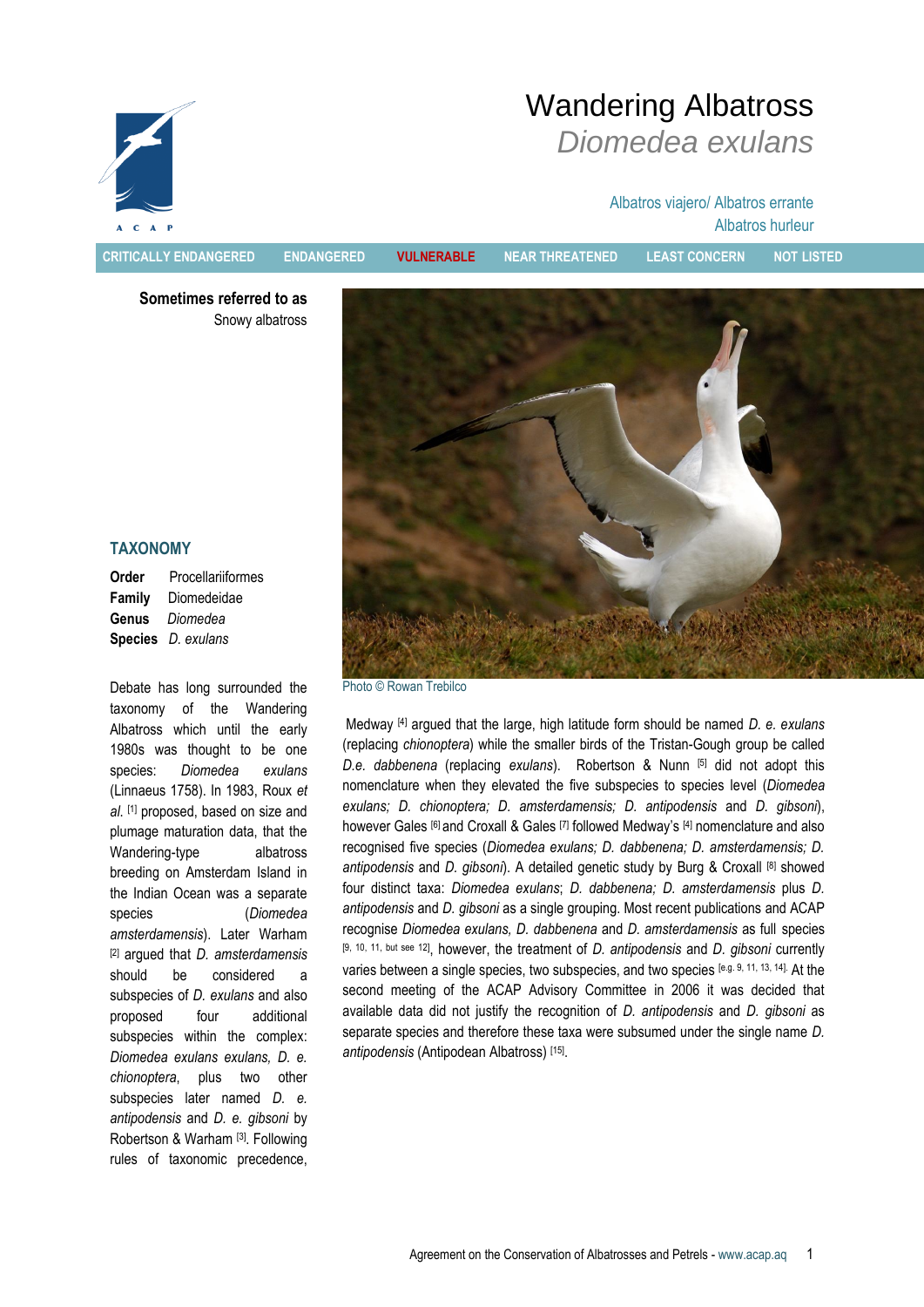# **CONSERVATION LISTINGS AND PLANS**

### **International**

- **Agreement on the Conservation of Albatrosses and Petrels Annex 1 [16]**
- 2008 IUCN Red List of Threatened Species Vulnerable (since 2000) [17]<br>■ Convention on Migratory Species Appendix II [18]
- Convention on Migratory Species Appendix II [18]

#### **Australia**

- *Environment Protection and Biodiversity Conservation Act 1999* (*EPBC ACT*) [19]
	- Vulnerable
	- Migratory Species
	- Marine Species
- Recovery Plan for Albatrosses and Petrels (2001)<sup>[20]</sup>
- Threat Abatement Plan 2006 for the incidental catch (or bycatch) of seabirds during oceanic longline fishing operations [21]

# **South Australia**

*National Parks and Wildlife Act 1972* – Vulnerable [22]

#### **Tasmania**

*Threatened Species Protection Act 1995* – Endangered [23]

# **Victoria**

*Flora and Fauna Guarantee Act 1988* - Threatened [24]

# **Western Australia**

**•** Wildlife conservation Act 1950 - Wildlife Conservation (Specially Protected Fauna) Notice 2008 (2) - Fauna that is rare or is likely to become extinct [25]

#### **Brazil**

- National Species List of Brazilian Fauna Threatened with Extinction (*Lista Nacional das Espécies da Fauna Brasileira Ameaçadas de Extinção*) - Vulnerable [26]
- **National Plan of Action for the Conservation of Albatrosses and Petrels (NPOA Seabirds Brazil)** [27]

#### **Chile**

National Plan of Action for reducing by-catch of seabirds in longline fisheries (PAN-AM/CHILE) 2007 [28]

### **Falkland Islands (Islas Malvinas)**

- *Conservation of Wildlife and Nature Ordinance 1999* [29]
- *Fisheries (Conservation and Management) Ordinance 2005* [30]
- Falkland Islands FAO National Plan of Action for Reducing Incidental Catch of Seabirds In Longline Fisheries 2004 [31]

#### **France**

 *Ministerial Order of 14 August 1998 (Arrêté du 14 août 1998)* [32] - Listed Protected Species

#### **New Zealand**

- *New Zealand Wildlife Act 1953* [33]
- Action Plan for Seabird Conservation in New Zealand; Part B: Non-Threatened Seabirds [34]

#### **South Africa**

- *Sea Birds and Seals Protection Act, 1973 (Act No. 46 of 1973) (SBSPA)* [35]
- *Marine Living Resources Act (Act No. 18 of 1996)*: Publication of Policy on the Management of Seals, Seabirds and Shorebirds: 2007 [36]
- National Plan of Action (NPOA) for Reducing the Incidental Catch of Seabirds in Longline Fisheries 2008 [37]

# **South Georgia (Islas Georgias del Sur)**

- *Falkland Island Dependencies Conservation Ordinance 1975* [38]
- FAO International Plan of Action Seabirds: An assessment for fisheries operating in South Georgia and South Sandwich Islands [39]

#### **Uruguay**

 National Plan of Action for Reducing the Incidental Catch of Seabirds in Uruguayan Fisheries (PAN - Aves Marinas Uruguay) 2007 [40]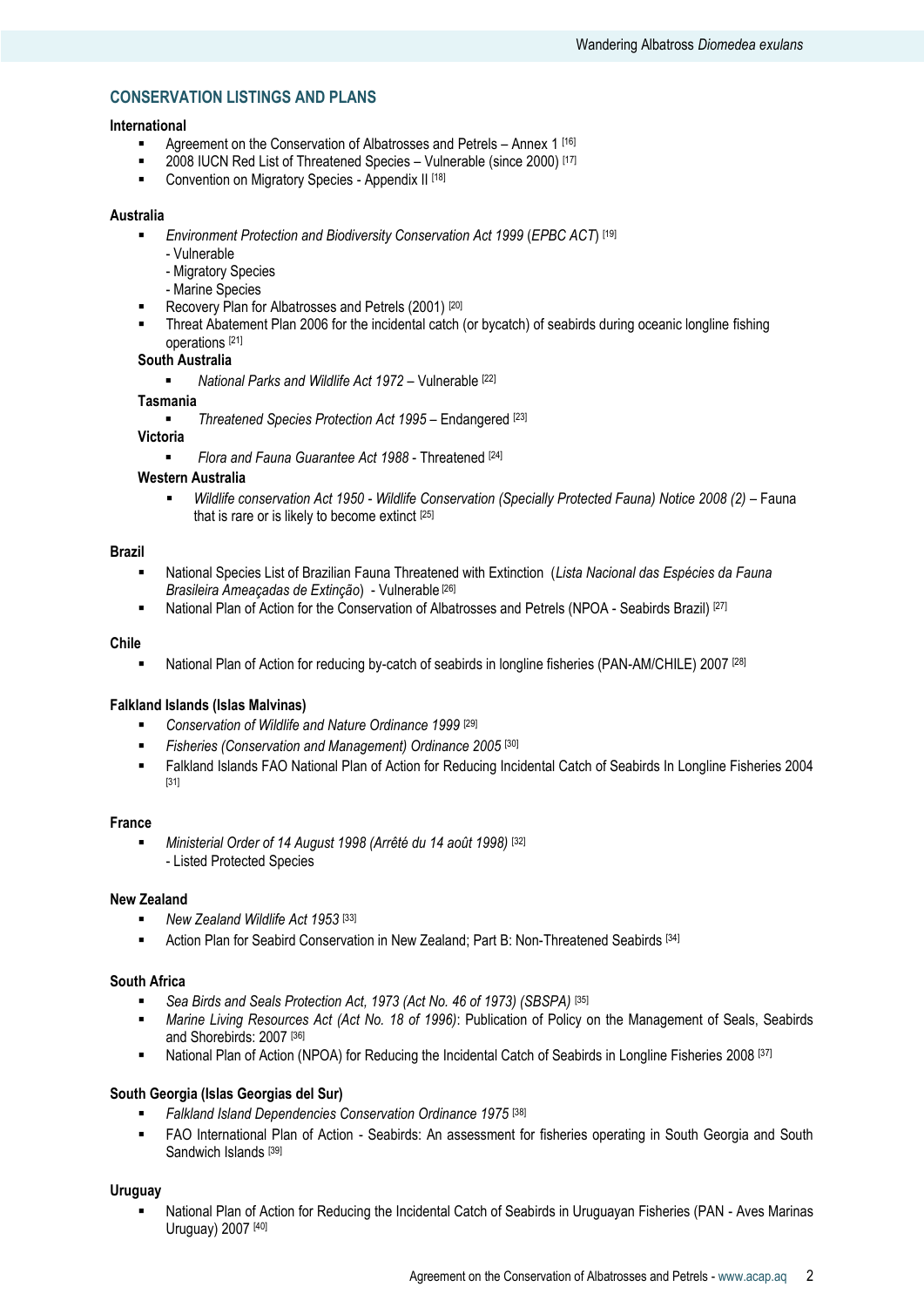# **BREEDING BIOLOGY**

*Diomedea exulans* is a biennial breeding species, although about 30% of successful and 35% of failed breeders (on average) defer breeding beyond the expected year <sup>[41]</sup>. The total breeding season just exceeds one year (Table 1). Adults return to colonies in November, about 27 days before laying [42]. Eggs are laid over a period of about 5 weeks during December – January, hatching mostly in March after mean incubation of 78-79 days [42]. On South Georgia (Islas Georgias del Sur), most chicks fledge in December after 278 days in the nest, but about a week less on Crozet Islands <sup>[42]</sup>.

Birds usually return to colonies when 5-7 years old, although they can be as young as 3 years on South Georgia (Georgias del Sur) [43] and as old as 14 years on Crozet Islands [44] . On Crozet Islands, *D. exulans* begin breeding when at least 7 years old (mean age 9.6 years for females and 10.4 years for males for 9 cohorts between 1982 and 1990) [45] , and on South Georgia (Georgias del Sur) when at least 8 years old (mean age 10.4 years for females and 10.7 years for males for 1972 – 1980 cohorts) but had decreased by 1.3-1.6 years per decade by 1996 [41].

Table 1. *Breeding cycle of* D.exulans.

|                           | Jun | Jul | Aua | Sep | Oct | <b>Nov</b> | Dec | Jan | Feb | Mar | Apr | May |
|---------------------------|-----|-----|-----|-----|-----|------------|-----|-----|-----|-----|-----|-----|
| At colonies               |     |     |     |     |     |            |     |     |     |     |     |     |
| <b>Egg laying</b>         |     |     |     |     |     |            |     |     |     |     |     |     |
| Incubating                |     |     |     |     |     |            |     |     |     |     |     |     |
| <b>Chick provisioning</b> |     |     |     |     |     |            |     |     |     |     |     |     |

# **BREEDING STATES**

Table 2. *Distribution of the global* D. exulans *population among Parties to the Agreement.*

|                       | Disputed* | Australia | France | South Africa |
|-----------------------|-----------|-----------|--------|--------------|
| <b>Breeding pairs</b> | 18%       | :1%       | 38%    | 44%          |

\*A dispute exists between the Governments of Argentina and the United Kingdom of Great Britain and Northern Ireland concerning sovereignty over the Falkland Islands (Islas Malvinas), South Georgia and the South Sandwich Islands (Islas Georgias del Sur y Islas Sandwich del Sur) and the surrounding maritime areas.



Photo © R. Wanless & A. Angel

### **BREEDING SITES**

*Diomedea exulans* breed on the French subantarctic island groups of Crozet and Kerguelen, on South Africa"s Prince Edward Islands, Australia"s Macquarie Island and on South Georgia (Islas Georgias del Sur) (Table 2, Figure 1). The total annual breeding population, based on a combination of published and unpublished data submitted to ACAP in 2007, is estimated at approximately 8,050 pairs (Table 3). This is 5 percent less than the 1998 figure of 8,500 pairs, thought to represent about 28,000 mature individuals and a total population of 55,000 [6]. The three island groups in the Indian Ocean sector (Prince Edward, Crozet and Kerguelen) account for approximately 82% of the global population. Approximately 3,580 pairs, or 44% of the total population, breed on the Prince Edward Islands Group (including Marion Island). At the other extreme, the Macquarie Island population numbers only 5-10 breeding pairs annually.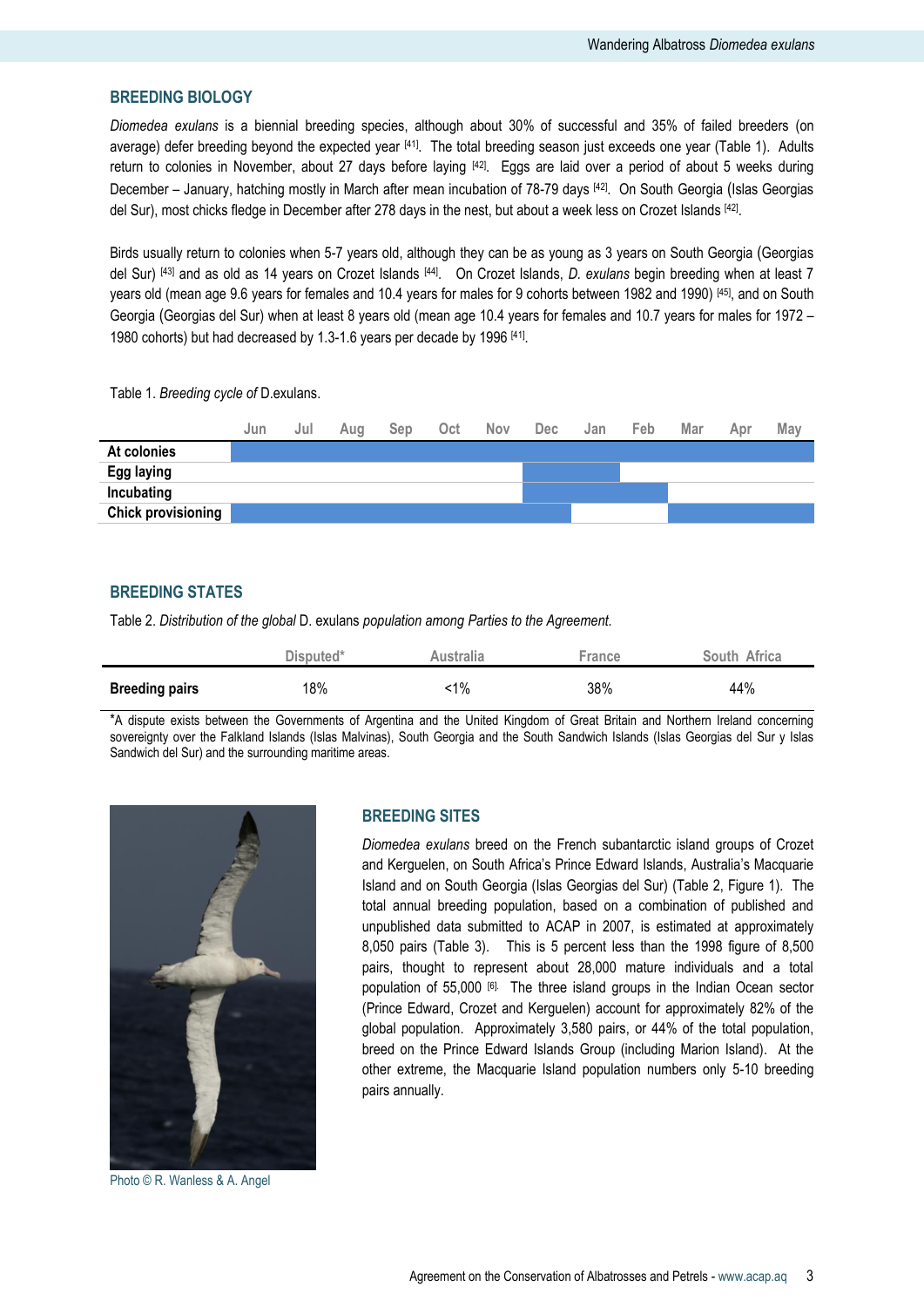

*Figure 1. The breeding sites and approximate range of* D. exulans. *The boundaries of selected Regional Fisheries Management Organisations (RFMOs) are also shown.* 

CCAMLR – Commission for the Conservation of Antarctic Marine Living Resources CCSBT - Convention for the Conservation of Southern Bluefin Tuna IATTC - Inter-American Tropical Tuna Commission ICCAT - International Commission for the Conservation of Atlantic Tunas IOTC - Indian Ocean Tuna Commission WCPFC - Western and Central Pacific Fisheries Commission

*Table 3. Monitoring methods and estimates of the population size (annual breeding pairs) for each breeding site. Table based on unpublished Tasmanian Department of Primary Industries and Water (DPIW) data (Macquarie Island), unpublished British Antarctic Survey (BAS) data (Bird Island), unpublished R.J.M. Crawford and B.M. Dyer, DAAF data (Marion Island), unpublished H. Weimerskirch, Centre National De La Recherche Scientifique (CNRS) Chizé data (Ile de la Possession, Courbet Peninsula, Leygues Island), and published references as indicated.*

| <b>Breeding site</b>                                                                                                                                                                   | <b>Jurisdiction</b> | <b>Years monitored</b>                                                                  | <b>Monitoring</b><br>method     | <b>Monitoring</b><br>accuracy                        | <b>Annual Breeding</b><br>pairs (last census)                                                                             |
|----------------------------------------------------------------------------------------------------------------------------------------------------------------------------------------|---------------------|-----------------------------------------------------------------------------------------|---------------------------------|------------------------------------------------------|---------------------------------------------------------------------------------------------------------------------------|
| <b>Macquarie Island</b><br>54° 30'S, 158° 55'E                                                                                                                                         | Australia           | 1964-2008                                                                               | A                               | High                                                 | 5(2008)                                                                                                                   |
| Total<br>% of all sites                                                                                                                                                                |                     |                                                                                         |                                 |                                                      | 5<br>0.1%                                                                                                                 |
| South Georgia (Islas<br>Georgias del Sur)<br>54° 00'S, 38° 36'W<br>Bird Island<br>Albatross Island<br>Annekov Island<br>Prion Island<br>Saddle Island<br>Cape Alexandra<br>Other sites | Disputed*           | 1972-2007<br>1984,2004<br>1984.2004<br>1984,2004<br>1984,2004<br>1984,2004<br>1984,2004 | A<br>A<br>A<br>A<br>A<br>A<br>A | High<br>High<br>High<br>High<br>High<br>High<br>High | 802 (2007)<br>155 (2004) [46]<br>193 (2004) [46]<br>43 (2004) [46]<br>40 (2004) [46]<br>40 (2004) [46]<br>147 (2004) [46] |
| Total<br>% of all sites                                                                                                                                                                |                     |                                                                                         |                                 |                                                      | 1,420<br>17.6%                                                                                                            |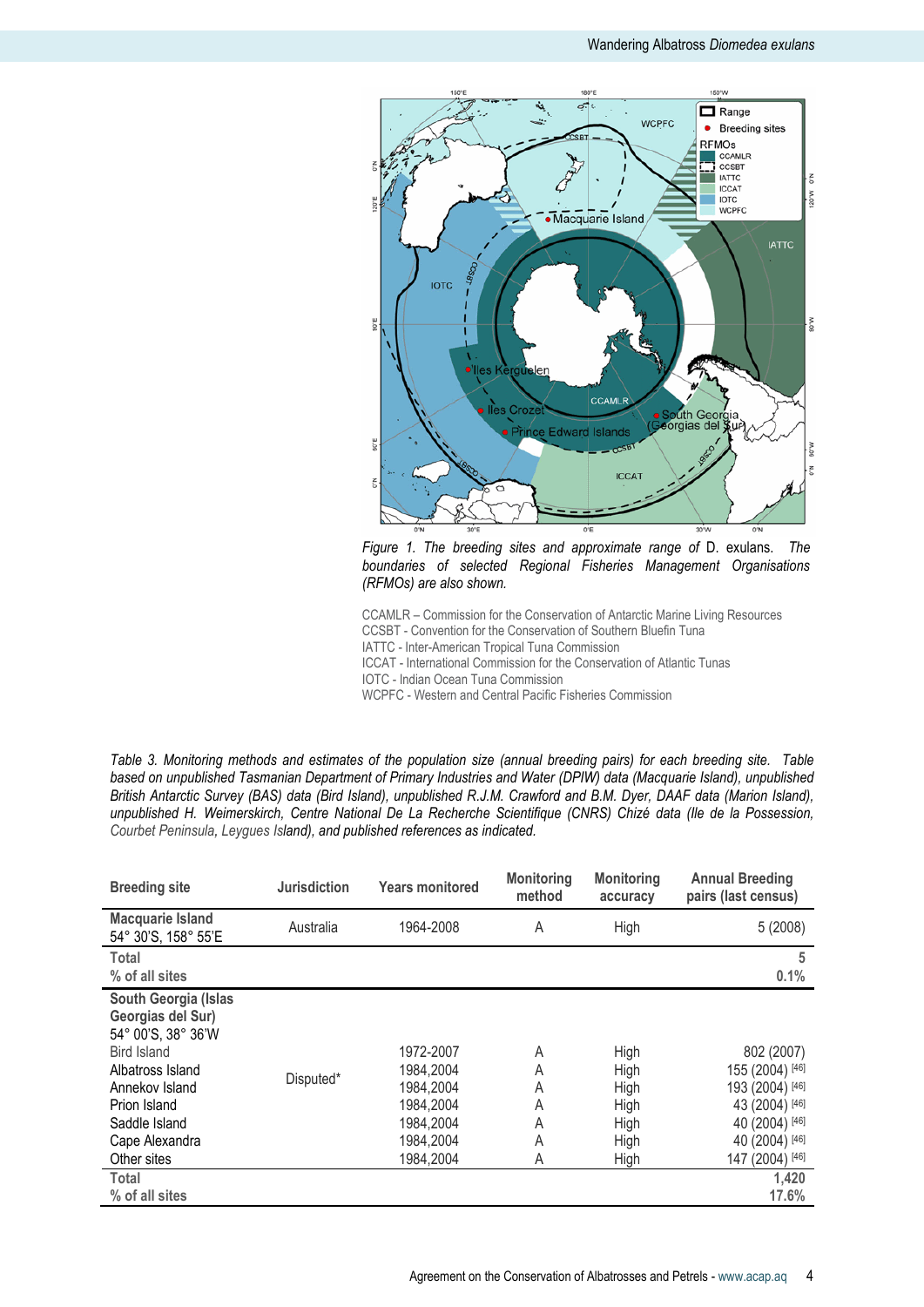#### **Iles Crozet**  46° 26"S, 51° 47"E Ile de la Possession

| <u>IIC UC IA FUJOCOJIUII</u><br>lle aux Cochons<br>lle de l'Est<br>lles des Apôtres | France       | 1960, 1968-<br>1969, 1975-1977,<br>1981-2008<br>1976<br>1982<br>1982 | A<br>A<br>A<br>А  | High<br>High<br>High<br>high  | 349 (2008)<br>1,060 (1998) [6]<br>329 (1982) [47]<br>120 (1982) [47] |
|-------------------------------------------------------------------------------------|--------------|----------------------------------------------------------------------|-------------------|-------------------------------|----------------------------------------------------------------------|
| <b>Total</b><br>% of all sites                                                      |              |                                                                      |                   |                               | 1,858<br>23.1%                                                       |
| <b>Iles Kerguelen</b><br>49° 09'S, 69° 16'E<br>Courbet Peninsula                    |              | 1971, 1985, 1987,<br>1989-1993,<br>1996-2007                         | A                 | Unknown                       | 385 (2007)                                                           |
| Rallier du Baty Peninsula<br>Joffre Peninsula and Is,                               | France       | 1987                                                                 | A                 | Unknown                       | 750 (1987) [48]                                                      |
| Howe Is, other islets<br>Nuageuses Is. Baie Larose<br>Leygues Is                    |              | 1987<br>1985<br>1986                                                 | A<br>A<br>Unknown | Unknown<br>Unknown<br>Unknown | 35 (1987) [48]<br>14 (1985) [48]<br>3(1986)                          |
| <b>Total</b><br>% of all sites                                                      |              |                                                                      |                   |                               | 1,187<br>14.7%                                                       |
| <b>Prince Edward Island</b><br>46° 38'S, 37° 57'E<br><b>Marion Island</b>           | South Africa | 1984, 2002, 2008                                                     | A                 | High                          | 1,850 (2002) [49]                                                    |
| 46° 54'S, 37° 45'E                                                                  |              | 1975-2008                                                            | A                 | High                          | 1,730 (2007)                                                         |
| <b>Total</b><br>% of all sites                                                      |              |                                                                      |                   |                               | 3,580<br>44.5%                                                       |
| <b>Total for all sites</b>                                                          |              |                                                                      |                   |                               | 8,050                                                                |

**\*** see Table 2 footnote

# **CONSERVATION LISTINGS AND PLANS FOR THE BREEDING SITES**

# **International**

Macquarie Island

- UNESCO World Heritage List (inscribed 1997)<sup>[50]</sup>
- UNSECO Biosphere Reserve Man and the Biosphere Programme (listed 1977)<sup>[51]</sup>

Prince Edward Islands, Iles Crozet and Iles Kerguelen

• RAMSAR Convention List of Wetlands of International Importance (inscribed 2007 and 2008) [52]

### **Australia**

Macquarie Island

- Register of Critical Habitat (listed 2002) *EPBC Act 1999* [53]
- Register of the National Estate (until February 2012, listed 1977) *Australian Heritage Commission Act 1975* [54]
- National Heritage List (listed 2007) *EPBC Act 1999* [53]

# **Tasmania**

Macquarie Island

- **Nature Reserve Nature Conservation Act 2002** [55]
- **Macquarie Island Nature Reserve and World Heritage Area Management Plan 2006** [56]
- **Macquarie Island Pest Eradication Plan. Part A: Overview March 2007 [57]**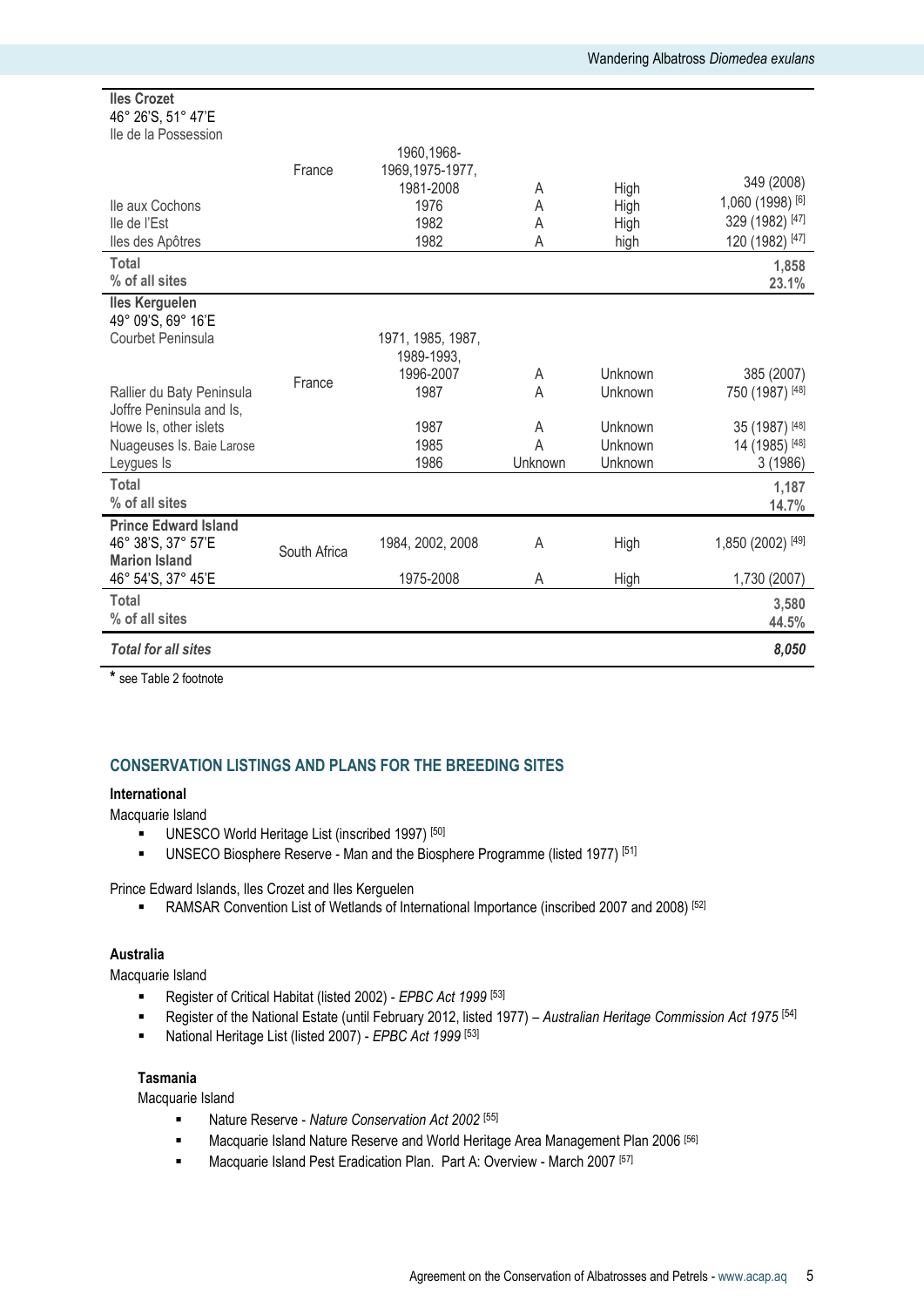## **France**

Iles Crozet and Kerguelen

National Nature Reserve - *Décret no 2006-1211* [58]

# **French Southern Territories (Terres australes et antarctiques françaises, TAAF)**

Ilots des Apõtres

Controlled access areas - *Arrêté 15 du 30 juillet 1985* [59]

### **South Africa**

Prince Edward Islands

- Special Nature Reserve (declared 1995) *National Environmental Management: Protected Areas Act, 2003 (No. 57 of 2003)* [60]
- **Prince Edward Islands Management Plan 1996** [61]

#### **South Georgia (Islas Georgias del Sur)**

- South Georgia Environmental Management Plan [62]
- South Georgia: Plan for Progress. Managing the Environment 2006 2010 [63]

Bird Island, Albatross Island and Annekov Island

Specially Protected Areas (SPAs) - South Georgia: Plan for Progress. Managing the Environment 2006 – 2010 [63]

# **POPULATION TRENDS**

Long term population studies have been conducted on all five islands or island groups where *D. exulans* breed (Table 4). All populations have shown a decrease at some stage over the last 25 years. The Indian Ocean populations (Crozet, Kerguelen and Prince Edward Islands) have increased recently, whereas the South Georgia population has shown a continuous decline. The status of the extremely small population on Macquarie Island is currently uncertain, with relative trends in numbers and survival in the past similar to those observed in the Indian Ocean populations, prior to an apparent decline in recent years.

# **South Georgia (Islas Georgias del Sur)**

The Bird Island population, which accounted for approximately 60% of the South Georgia (Islas Georgias del Sur) population in 2004 [46], has been monitored continuously since 1972. Since then, it has been declining at an average rate of 1.4% [64] per year (Table 4). The steady average annual decline of 0.61% between 1972 and 1996 has recently accelerated to c. 4.8% per annum since 1996 [64] (Figure 2). Poncet *et al* (2006) [46] have recorded an overall decrease of *c*. 30% from 1984 to 2004 at Bird Island and at the other 29 breeding sites on South Georgia (Islas Georgias del Sur).

Between 1977 and 1990, breeding success on Bird Island had increased by approximately 1.2% pa, or 15% overall [41]. Between 1991 and 1995 it decreased slightly (median values of 68% vs 71 % for the previous five year period) [41]. Mean success between 1976-2004 at Bird Island was 67%, compared with over 70% between 2000-2002 at Albatross Island, and between 1999-2000 at Prion Island (S. Poncet unpublished, Table 5). Juvenile survival of around 50% is comparable to the other breeding sites [41]. Adult survival, however, is the lowest of all breeding sites at 92.6% (Table 5), down from 94% between 1972-1985 [65]. This decrease in survival rates is contributing to the population decline and is linked to the development of longline fisheries targeting species other than tuna in the mid to late 1990s  $[41]$ .



Figure 2. *Population counts of* D. exulans *breeding pairs on Bird Island. Figure based on unpublished BAS data submitted to ACAP in 2007. See text for assessment of population trends.*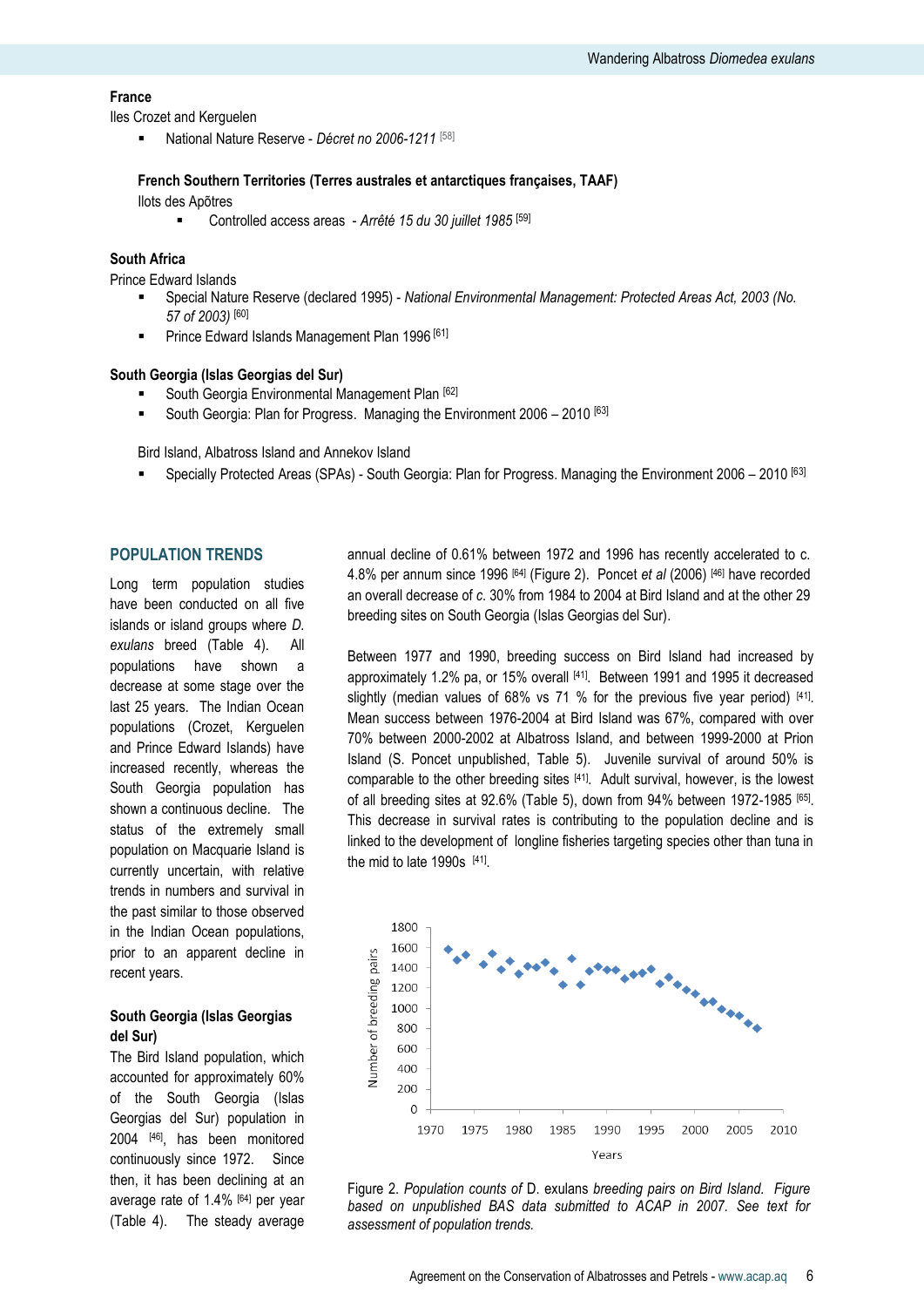#### **Iles Crozet and Kerguelen**

The breeding population of *D. exulans* on Ile de la Possession (Iles Crozet) has been one of the most closely monitored of all albatross populations, with long term demographic data collected for a large number of birds. This population decreased steeply during the 1970s (around 7% pa between 1970 and 1976), then more moderately during the early 1980s (1.4 % pa from 1977 to 1985) [66]. By 1986, the population has been reduced by 53.8% from *c*. 500 pairs observed in the late 1960s [66] . Between 1986 and 2004 the population increased steadily at 1.6% (Figure 3, Table 4) [67]. Over the last few years the numbers have been maintained at 300 to 380 pairs (unpublished data, CNRS Chizé Monitoring Database).

Breeding success and adult and juvenile survival have also increased since 1985 after a period of reduced adult, and to a lesser extent juvenile survival in the 1970s [66, 68] . Although demographic data are lacking for Iles Kerguelen, the population trend has followed a similar pattern to that at Crozet [68]. The Courbet Peninsula population declined from *c*. 500 pairs in 1971 to *c*. 200 pairs in 1987, and then recovered to over 300 pairs in 1996, reaching 385 breeding pairs in 2007 (unpublished data, CNRS Chizé).

The slow upward trend for both island groups is a reflection of improved adult survival and recruitment attributed to the Japanese long-line southern bluefin tuna *Thunnus* spp. fishery in the Indian Ocean moving away from the islands [68].



Figure 3. *Population counts of* D. exulans *breeding pairs on Ile de la Possession*, *Crozet Archipelago. Figure based on Delord* et al*. 2008 [67] . See text for assessment of population trends.* 

#### **Prince Edward and Marion Island**

The numbers of *D. exulans* breeding pairs on Marion Island have also decreased from the mid 1970s to mid 1980s (at -1.5% pa) and then increased through the 1990s at c. 5.5% pa [69], but this rate of increase has not been sustained in recent years. Instead, the population has been declining at an average of 1.5% per year [64] between 1998 and 2007 (Figure 3). The overall average rate of population increase since 1975 has been less than  $0.5\%$  per year  $[64]$  (Table 5).



Figure 3. *Population counts of* D. exulans *breeding pairs on Marion Island. Figure based on unpublished J. Cooper, RJM Crawford, B M Dyer, PG Ryan and SL Petersen data submitted to ACAP in 2007. See text for assessment of population trends.*

Breeding success on Marion Island has fallen from an average of 74.6% between 1985 and 2001 [70] to 67.7% for 2002-2007 (Table 5). Juvenile survival has been estimated, but rates are not directly comparable with other islands because of the inclusion of different age classes in analyses. Adult survival since 1985 (to 2001) has been calculated at 94.2% <sup>[70]</sup>. Long term census data has not been collected on Prince Edward Island.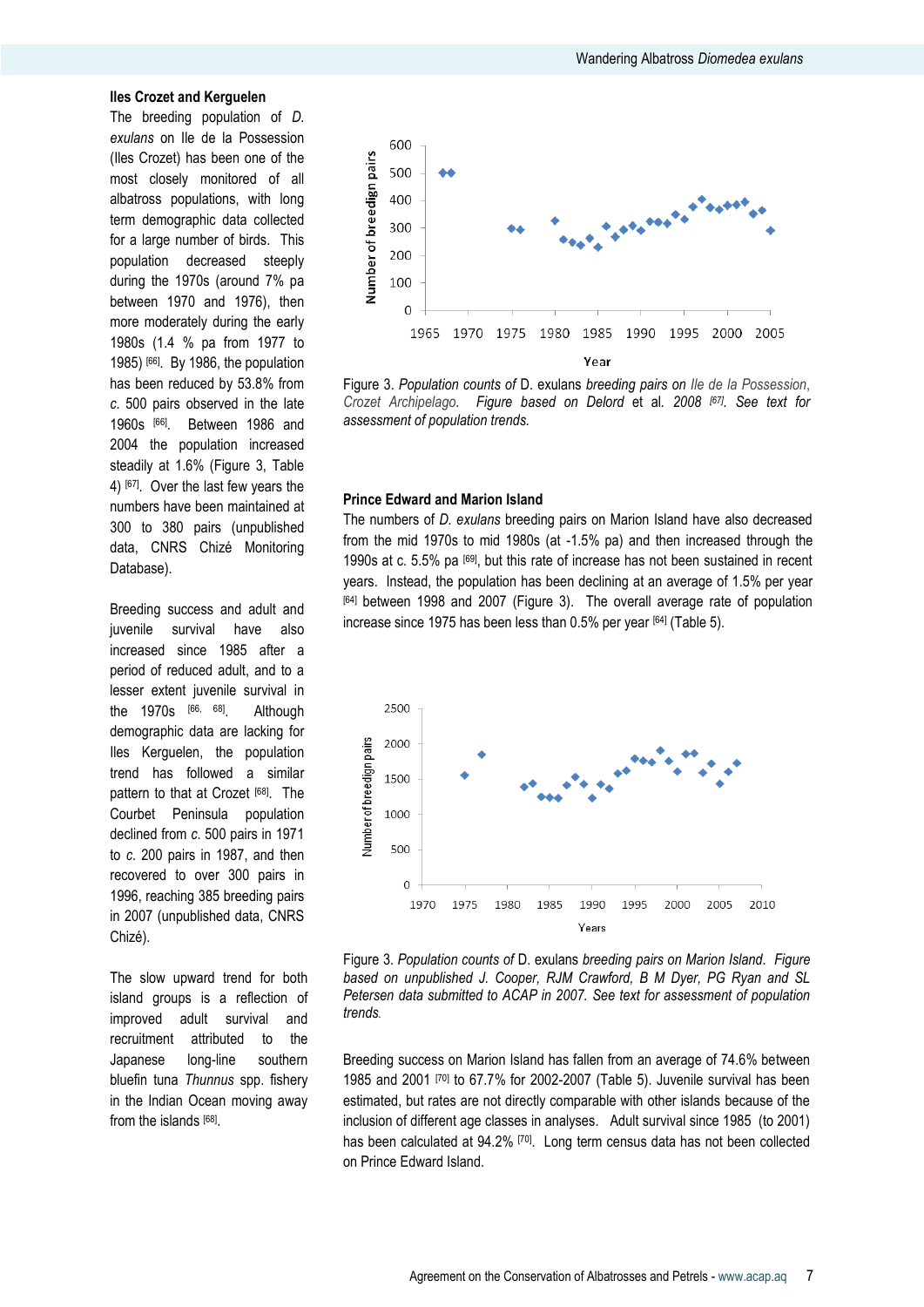| 100%<br>1964-2008<br>Variable<br>1965-1984<br>$-9.32\%$ ( $-7.79$ , $-10.85$ )<br>100%<br>Declining<br><b>Macquarie Island</b><br>yes<br>1984-1999<br>6.25(4.17, 8.33)<br>100%<br>Increasing<br>$-4.27(0.16, -8.70)$<br>1999-2008<br>100%<br>Uncertain<br>South Georgia<br>100%<br>1972-2007^<br><b>Bird Island</b><br>$-1.38$ $(-1.42, -1.30)$<br>Declining<br>yes<br>1972-1996^<br>$-0.61$ $(-0.47, -0.75)$<br>100%<br>Declining<br>1996-2007<br>$-4.77$ $(-5.10, -4.44)$<br>100%<br>Declining<br>1984, 2004<br>Albatross Island<br>no<br>1984, 2004<br>Annekov Island<br>no<br><b>Crozet Islands</b><br>1969-1985^<br>100%<br>$-3.0$ $(-4.6, -1.4)$ [67]<br>lle de la Possession<br>Declining<br>yes<br>1986-2004<br>$1.6(0.6, 2.6)$ <sup>[67]</sup><br>100%<br>Increasing<br>Ile aux Cochons<br>no<br>lle de l'Est<br>no<br>lles des Apôtres<br>no<br>Kerguelen Islands<br>100%<br>1971-2007<br><b>Currently Declining?</b><br>Courbet Peninsula<br>yes<br>Rallier du Baty Peninsula<br>no<br><b>Prince Edward Island</b><br>Unknown<br>no<br>1975-2007^<br>0.41(0.29, 0.53)<br>100%<br><b>Marion Island</b><br>Increasing<br>yes<br>1998-2007<br>$-1.50$ ( $-0.99$ , $-2.01$ )<br>100%<br>Declining | <b>Breeding site</b> | <b>Current</b><br>Monitoring | <b>Trend</b><br>Years | % average change per<br>year [64]<br>(95% Confidence Interval) | <b>Trend</b> | % of population |
|----------------------------------------------------------------------------------------------------------------------------------------------------------------------------------------------------------------------------------------------------------------------------------------------------------------------------------------------------------------------------------------------------------------------------------------------------------------------------------------------------------------------------------------------------------------------------------------------------------------------------------------------------------------------------------------------------------------------------------------------------------------------------------------------------------------------------------------------------------------------------------------------------------------------------------------------------------------------------------------------------------------------------------------------------------------------------------------------------------------------------------------------------------------------------------------------------------|----------------------|------------------------------|-----------------------|----------------------------------------------------------------|--------------|-----------------|
|                                                                                                                                                                                                                                                                                                                                                                                                                                                                                                                                                                                                                                                                                                                                                                                                                                                                                                                                                                                                                                                                                                                                                                                                          |                      |                              |                       |                                                                |              |                 |
|                                                                                                                                                                                                                                                                                                                                                                                                                                                                                                                                                                                                                                                                                                                                                                                                                                                                                                                                                                                                                                                                                                                                                                                                          |                      |                              |                       |                                                                |              |                 |
|                                                                                                                                                                                                                                                                                                                                                                                                                                                                                                                                                                                                                                                                                                                                                                                                                                                                                                                                                                                                                                                                                                                                                                                                          |                      |                              |                       |                                                                |              |                 |
|                                                                                                                                                                                                                                                                                                                                                                                                                                                                                                                                                                                                                                                                                                                                                                                                                                                                                                                                                                                                                                                                                                                                                                                                          |                      |                              |                       |                                                                |              |                 |
|                                                                                                                                                                                                                                                                                                                                                                                                                                                                                                                                                                                                                                                                                                                                                                                                                                                                                                                                                                                                                                                                                                                                                                                                          |                      |                              |                       |                                                                |              |                 |
|                                                                                                                                                                                                                                                                                                                                                                                                                                                                                                                                                                                                                                                                                                                                                                                                                                                                                                                                                                                                                                                                                                                                                                                                          |                      |                              |                       |                                                                |              |                 |
|                                                                                                                                                                                                                                                                                                                                                                                                                                                                                                                                                                                                                                                                                                                                                                                                                                                                                                                                                                                                                                                                                                                                                                                                          |                      |                              |                       |                                                                |              |                 |
|                                                                                                                                                                                                                                                                                                                                                                                                                                                                                                                                                                                                                                                                                                                                                                                                                                                                                                                                                                                                                                                                                                                                                                                                          |                      |                              |                       |                                                                |              |                 |
|                                                                                                                                                                                                                                                                                                                                                                                                                                                                                                                                                                                                                                                                                                                                                                                                                                                                                                                                                                                                                                                                                                                                                                                                          |                      |                              |                       |                                                                |              |                 |
|                                                                                                                                                                                                                                                                                                                                                                                                                                                                                                                                                                                                                                                                                                                                                                                                                                                                                                                                                                                                                                                                                                                                                                                                          |                      |                              |                       |                                                                |              |                 |
|                                                                                                                                                                                                                                                                                                                                                                                                                                                                                                                                                                                                                                                                                                                                                                                                                                                                                                                                                                                                                                                                                                                                                                                                          |                      |                              |                       |                                                                |              |                 |
|                                                                                                                                                                                                                                                                                                                                                                                                                                                                                                                                                                                                                                                                                                                                                                                                                                                                                                                                                                                                                                                                                                                                                                                                          |                      |                              |                       |                                                                |              |                 |
|                                                                                                                                                                                                                                                                                                                                                                                                                                                                                                                                                                                                                                                                                                                                                                                                                                                                                                                                                                                                                                                                                                                                                                                                          |                      |                              |                       |                                                                |              |                 |
|                                                                                                                                                                                                                                                                                                                                                                                                                                                                                                                                                                                                                                                                                                                                                                                                                                                                                                                                                                                                                                                                                                                                                                                                          |                      |                              |                       |                                                                |              |                 |
|                                                                                                                                                                                                                                                                                                                                                                                                                                                                                                                                                                                                                                                                                                                                                                                                                                                                                                                                                                                                                                                                                                                                                                                                          |                      |                              |                       |                                                                |              |                 |
|                                                                                                                                                                                                                                                                                                                                                                                                                                                                                                                                                                                                                                                                                                                                                                                                                                                                                                                                                                                                                                                                                                                                                                                                          |                      |                              |                       |                                                                |              |                 |
|                                                                                                                                                                                                                                                                                                                                                                                                                                                                                                                                                                                                                                                                                                                                                                                                                                                                                                                                                                                                                                                                                                                                                                                                          |                      |                              |                       |                                                                |              |                 |
|                                                                                                                                                                                                                                                                                                                                                                                                                                                                                                                                                                                                                                                                                                                                                                                                                                                                                                                                                                                                                                                                                                                                                                                                          |                      |                              |                       |                                                                |              |                 |
|                                                                                                                                                                                                                                                                                                                                                                                                                                                                                                                                                                                                                                                                                                                                                                                                                                                                                                                                                                                                                                                                                                                                                                                                          |                      |                              |                       |                                                                |              |                 |
|                                                                                                                                                                                                                                                                                                                                                                                                                                                                                                                                                                                                                                                                                                                                                                                                                                                                                                                                                                                                                                                                                                                                                                                                          |                      |                              |                       |                                                                |              |                 |
|                                                                                                                                                                                                                                                                                                                                                                                                                                                                                                                                                                                                                                                                                                                                                                                                                                                                                                                                                                                                                                                                                                                                                                                                          |                      |                              |                       |                                                                |              |                 |
|                                                                                                                                                                                                                                                                                                                                                                                                                                                                                                                                                                                                                                                                                                                                                                                                                                                                                                                                                                                                                                                                                                                                                                                                          |                      |                              |                       |                                                                |              |                 |

Table 4. *Summary of population trend data for the main* D. exulans populations.

^ missing data: Bird Island 1975; Marion Island 1976, 1978-1981; Ile de la Possession 1969-1974, 1978

#### **Macquarie Island**

The discovery of numerous albatross bones in a cave on the west coast of the island suggests that prior to Macquarie Island being used as a sealing base in the 1800s the *D. exulans* population was much larger than the current 5-10 annual breeding pairs [71, 72]. . This extremely small population has approached extinction at least twice in the last 100 years [71, 72] . A long term demographic study began in 1994 but data extracted from historical logbooks going back to 1964 suggests numbers of breeding pairs have fluctuated considerably since the 1960s, with a maximum of 28 in 1968 and minimum of 2 in 1985 [72] (Figure 4). After a period of decline during the 1970s and early 1980s (at 9.32% pa between 1965 and 1984 [64], Table 4), the population recovered at an average of 6.25% per year between 1984 and 1999 [64] (Table 4). However, given the high variability in counts, the underlying trend since 1999 is not clear-cut, with no significant increase or decline (Table 4).





Breeding success data have been collected continuously since 1964 and varies from 29 to 100%, currently averaging 63.5% (<sup>[72]</sup> and unpublished DPIW data). Most chicks that fledged between 1955 and 1994 were banded, and all chicks and most unbanded adults have been banded since 1995 [72]. Juvenile survival has varied significantly between 1955 and 1998, but has been increasing in most years since 1979 [72]. Recent estimates place juvenile survival at 45.9% (Table 5). As for the Atlantic Ocean sites, the population fluctuations have been underpinned by changes in (mostly) juvenile survival which coincided with changes in bluefin tuna long-line fishing effort in the Southern Ocean [71, 72]. Adult survival has been more stable than juvenile survival in the same period and latest estimates of 95.3% [72] are the highest of any breeding site (but note the different time periods).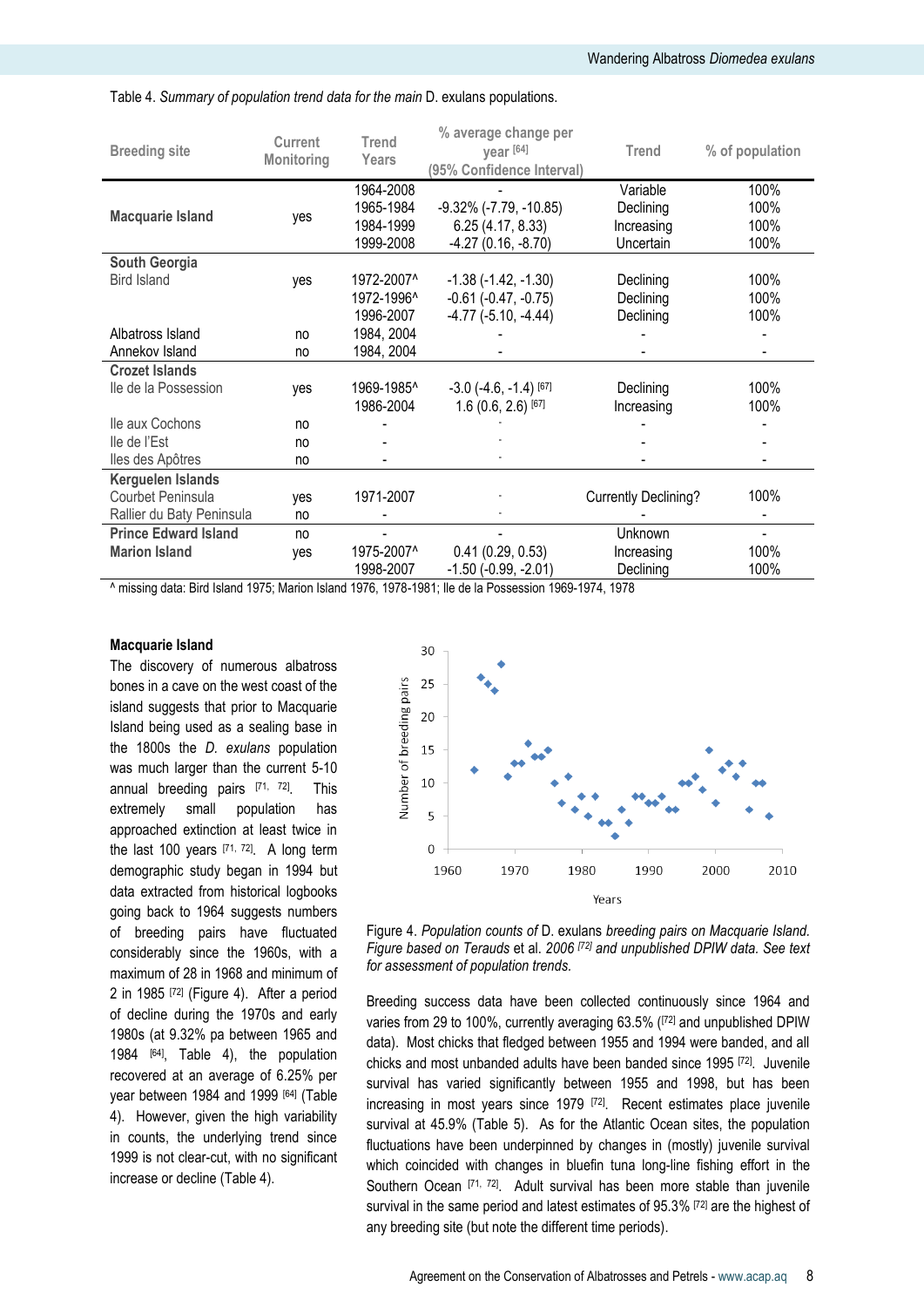Table 5. *Demographic data for the main* D. exulans *breeding sites. Table based on unpublished DPIW data (Macquarie Island), S. Poncet, unpublished (South Georgia/Islas Georgias del Sur) submitted to ACAP in 2007 and published references as indicated.*

| <b>Breeding site</b>                      | <b>Mean breeding success</b><br>(±SD; Years) | Mean juvenile survival<br>$(\pm SE; Years)$         | Mean adult survival<br>$(\pm SD; \text{Years})$ |
|-------------------------------------------|----------------------------------------------|-----------------------------------------------------|-------------------------------------------------|
| <b>Macquarie Island</b>                   | $63.5\%$ ( $\pm$ 16.9; 1964-2006)            | 45.9% (±3.5; 1955-2004) <sup>1[72]</sup>            | 95.3% (±0.6 SE; 1955-2004) <sup>[72]</sup>      |
| South Georgia (Islas                      |                                              |                                                     |                                                 |
| Georgias del Sur)                         |                                              |                                                     |                                                 |
| Bird Island                               | 67.0% (±1.0 SE;1976-2004)                    | 48.9-52.4% (1972-1993) <sup>2</sup> <sup>[29]</sup> | 92.6% (1976-2000)                               |
| Albatross Island                          | 72.0% (2000-2002)                            | No data                                             | No data                                         |
| Prion Island                              | 74.0% (1999,2000)                            | No data                                             | No data                                         |
| <b>Iles Crozet</b>                        |                                              |                                                     |                                                 |
| lle de la Possession [66]                 | 68.5% (±11.2; 1966-1993)                     | 38.2% (±13.9 SD; 1966-1993) <sup>2</sup>            | $93.1\%$ (±1.8; 1966-1995)                      |
|                                           | 73.6% (±0.7; 1981-2005) [67]                 |                                                     |                                                 |
| <b>Iles Kerguelen</b>                     | (1999-2008)                                  | 1999-2008)                                          | (1999-2008)                                     |
| <b>Marion Island</b>                      | 74.6% (±4.2; 1985-2001) [70]                 | 89.9% (±0.4; 1988-2000) <sup>3</sup> [70]           | 94.2% (±0.8; 1985-2001) [70]                    |
|                                           | 67.7% (±12.3; 2002-2007)                     |                                                     |                                                 |
| <b>Prince Edward Island</b>               | No data                                      | No data                                             | No data                                         |
| <sup>1</sup> survival to first resighting |                                              |                                                     |                                                 |
| $2$ survival to 5 years of age            |                                              |                                                     |                                                 |

<sup>3</sup> survival to 10 years of age

# **BREEDING SITES: THREATS**

All breeding sites of *D. exulans* are legally protected and access is restricted.

Table 6. *Summary of known threats causing population level changes at the breeding sites of* D. exulans*. Table based on information submitted to the ACAP Breeding Sites Workign Group in 2008.*

|                    |             |       |                | <b>Parasite</b> | <b>Habitat loss</b> | <b>Predation</b> |                 |
|--------------------|-------------|-------|----------------|-----------------|---------------------|------------------|-----------------|
| <b>Breeding</b>    | Human       | Human | <b>Natural</b> | or              | or                  | by alien         | Contamination   |
| site               | disturbance | take  | disaster       | Pathogen        | degradation         | species          |                 |
| <b>Macquarie</b>   |             |       |                |                 |                     |                  |                 |
| Island             | No          | No    | No             | No              | No <sup>a</sup>     | No <sup>a</sup>  | No              |
| <b>South</b>       |             |       |                |                 |                     |                  |                 |
| Georgia            | No          | No    | No             | No              | 2 <sub>b</sub>      | No c             | No <sup>d</sup> |
| <b>Prince</b>      |             |       |                |                 |                     |                  |                 |
| <b>Edward</b>      |             |       |                |                 |                     |                  |                 |
| <b>Island</b>      | No          | No    | No             | No              | No                  | No               | No              |
| <b>Marion</b>      |             |       |                |                 |                     |                  |                 |
| Island             | No          | No    | No             | No              | No                  | No c             | No              |
| <b>Iles Crozet</b> |             |       |                |                 |                     |                  |                 |
| lle de la          |             |       |                |                 |                     |                  |                 |
| Possession         | No          | No    | No             | No              | No                  | No               | No              |
| lle aux            |             |       |                |                 |                     |                  |                 |
| Cochons            | No          | No    | No             | No              | No <sup>e</sup>     | Low <sup>c</sup> | No              |
| lle de l'Est       | No          | No    | No             | No              | No e                | No               | No              |
| lles               |             |       |                |                 |                     |                  |                 |
| Kerguelen          |             |       |                |                 |                     |                  |                 |
| Rallier du         |             |       |                |                 | No <sup>e</sup>     | Low <sup>c</sup> |                 |
| <b>Baty</b>        | No          | No    | No             | No              |                     |                  | No              |
| Peninsula          |             |       |                |                 | No <sup>e</sup>     | Low <sup>c</sup> |                 |
| Courbet            | No          | No    | No             | No              |                     |                  | No              |
| Peninsula          |             |       |                |                 | No <sup>e</sup>     |                  |                 |
| Joffre             | No          | No    | No             | No              |                     | Low <sup>c</sup> | No              |
| Peninsula          |             |       |                |                 |                     |                  |                 |
| Howe Island        | No          | No    | No             | No              | No e                | No               | No              |
| <b>Baie Larose</b> | No          | No    | No             | No              | No <sup>e</sup>     | Low <sup>c</sup> | No              |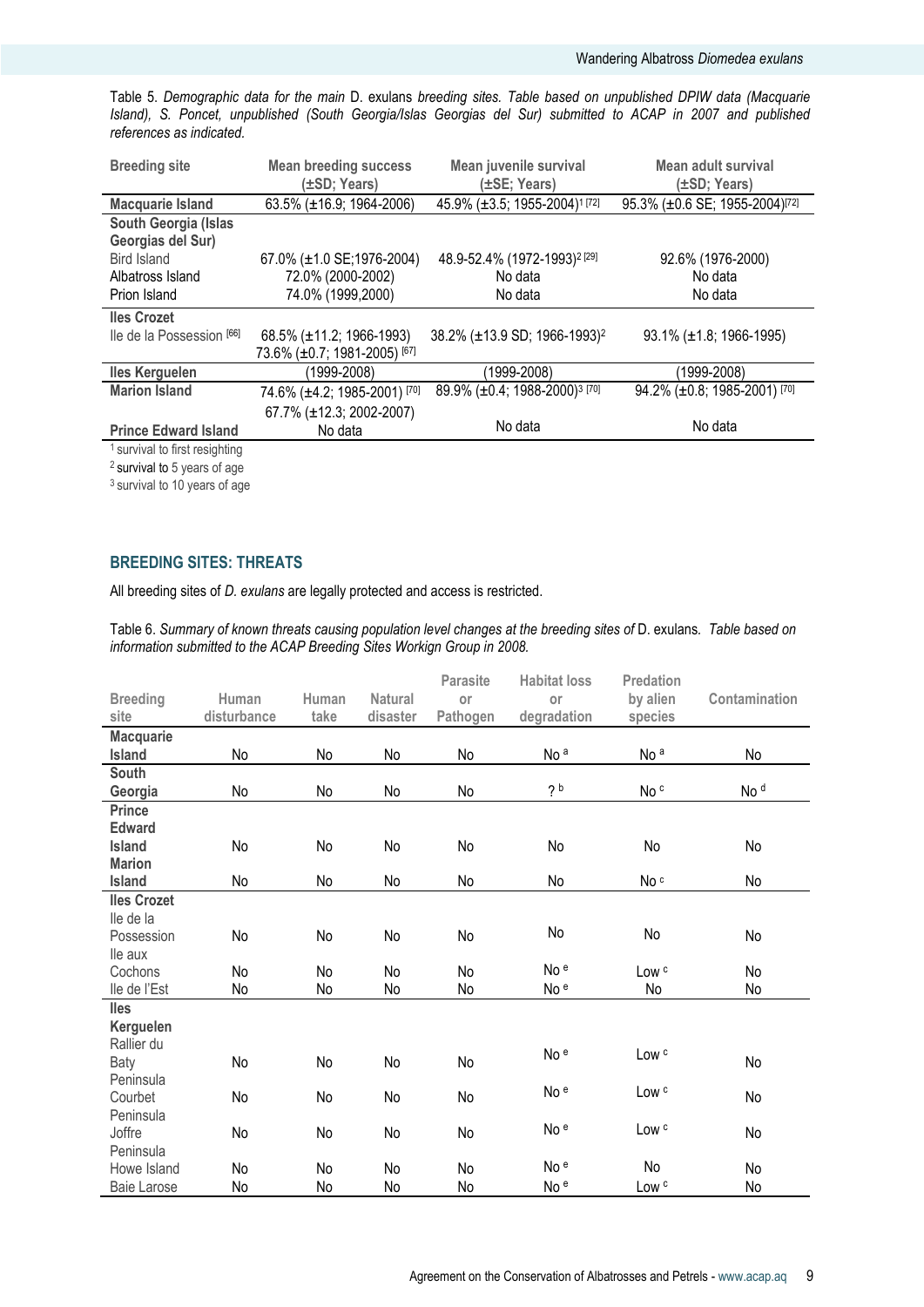<sup>a</sup> Cats *Felis catus* have been removed from Macquarie Island by 2000, and the eradication of rabbits and rodents is planned for 2010 [57] .

<sup>b</sup> There has been extensive habitat loss and degradation at South Georgia (Islas Georgias del Sur) due to activities of Antarctic Fur Seal *Arctocephalus gazella* (J. Croxall pers. comm.).

<sup>c</sup> Predation by cats occurs on Kerguelen and on Ile aux Cochons. Rats are found on Iles Kerguelen, Ile de la Possession and South Georgia (Islas Georgias del Sur), while house mice *Mus musculus* are present on Marion Island, Ile de la Possession, Ile aux Cochons and Iles Kerguelen but there is no evidence of impact on *D. exualns* from either species at any of the sites.

<sup>d</sup> A few birds have been reported with oil contamination (UK reports to CCAMLR).

e Rabbits on Ile aux Cochons and Ile de l'Est (Iles Crozet) as well as on Rallier du Baty Peninsula, Courbet Peninsula, Joffre Peninsula and Howe Island (Iles Kerguelen) cause browsing damage to the vegetation, and reindeer on Courbet Peninsula, Joffre Peninsula and at Baie Larose browse and trample the habitat but these impacts have not been reported to affect the *D. exulans* populations to a large degree.

# **FORAGING ECOLOGY AND DIET**

*Diomedea exulans* are mostly diurnal feeders [73], taking most prey by surface seizing [74] . *Diomedea exulans* are well known for following fishing vessels, sometimes in large groups and vigorously competing for fisheries discards. Fish and cephalopods are the main components of the *D. exulans* diet, with a wide variety of species caught or scavenged (*c.* 50 squid species and *c*. 10 fish species) [75, 76, 77, 78, 79, 80, 81, 82] . Patagonian toothfish *Dissostichus eleginoides* is the primary fish species in the diet, potentially obtained as discarded offal [80].

The *D. exulans* diet on Bird Island, South Georgia (Islas Georgias del Sur), is perhaps the best documented. During broodguard period, in March-April (2000), fish dominated the diet by mass (45.6%) and occurred in 66.6% of samples, with Patagonian toothfish the main species in terms of mass (34.3%, in 11.1% of samples). Cephalopods contributed 32% by mass (66.6% of samples), *Kondakovia longimana* alone making up 30.1% of total mass in 11.1% of samples [77] . Crustaceans, mostly krill *Euphasia superba*, were also important, comprising 12.4% of total diet by mass in 33.3% of samples, with jellyfish (Scyphozoa) providing 9.9% of diet by mass in 22.2% of samples [77].

During chick-rearing in May-July (1999-2000), a study comparing inter-annual variation in foraging preferences found that fish also dominated the diet by mass in both years  $(53.1 - 84.4\%$  in 83 – 100% of samples). Patagonian toothfish was again the most important species (43.4% in 1999, 63.1% in 2000), with cephalopods (predominantly *K. longimana*) accounting for 11.3% (2000) to 42.1% (1999) of diet and occurring in 50-83% of the samples. Compared with the brood-guard period however, crustaceans and jellyfish were very rare, with carrion a minor item at around 4% of total mass collected <sup>[78]</sup>.

Squid (mainly *Moroteuthis ingens*) were the preferred food source (72.4% of fresh mass in 91.7% of samples) of *D. exulans* on Ile de la Possession during chick-rearing (July), and fish (mostly *D. eleginoides*) accounted for 24.3% of the diet (41.7% of samples), with carrion a minor item at 3.3% [79] . On Marion Island *D. exulans* also mostly consumed cephalopods (58.6% by mass, 96% of samples), and fish (36.5% by mass, 60% of samples) [81] . Analysis of dietary material from Macquarie Island revealed 18 cephalopod species (some likely to have been ingested secondarily) but no fish remains [83].

### **MARINE DISTRIBUTION**

This wide ranging species has a circumpolar distribution, and both breeding and non-breeding birds have very large foraging ranges (Figures 5 and 6). Satellite tracking data indicate that breeding birds forage at very long distances from colonies (up to 4,000 km) and that foraging strategies change throughout the breeding season [84].

During early incubation, *D. exulans* from Crozet, Kerguelen and Prince Edward Islands forage over pelagic waters between the Antarctic continent and subtropical latitudes <sup>[68, 84, 85]</sup>. Males breeding on Crozet forage in the Kerguelen shelf area, but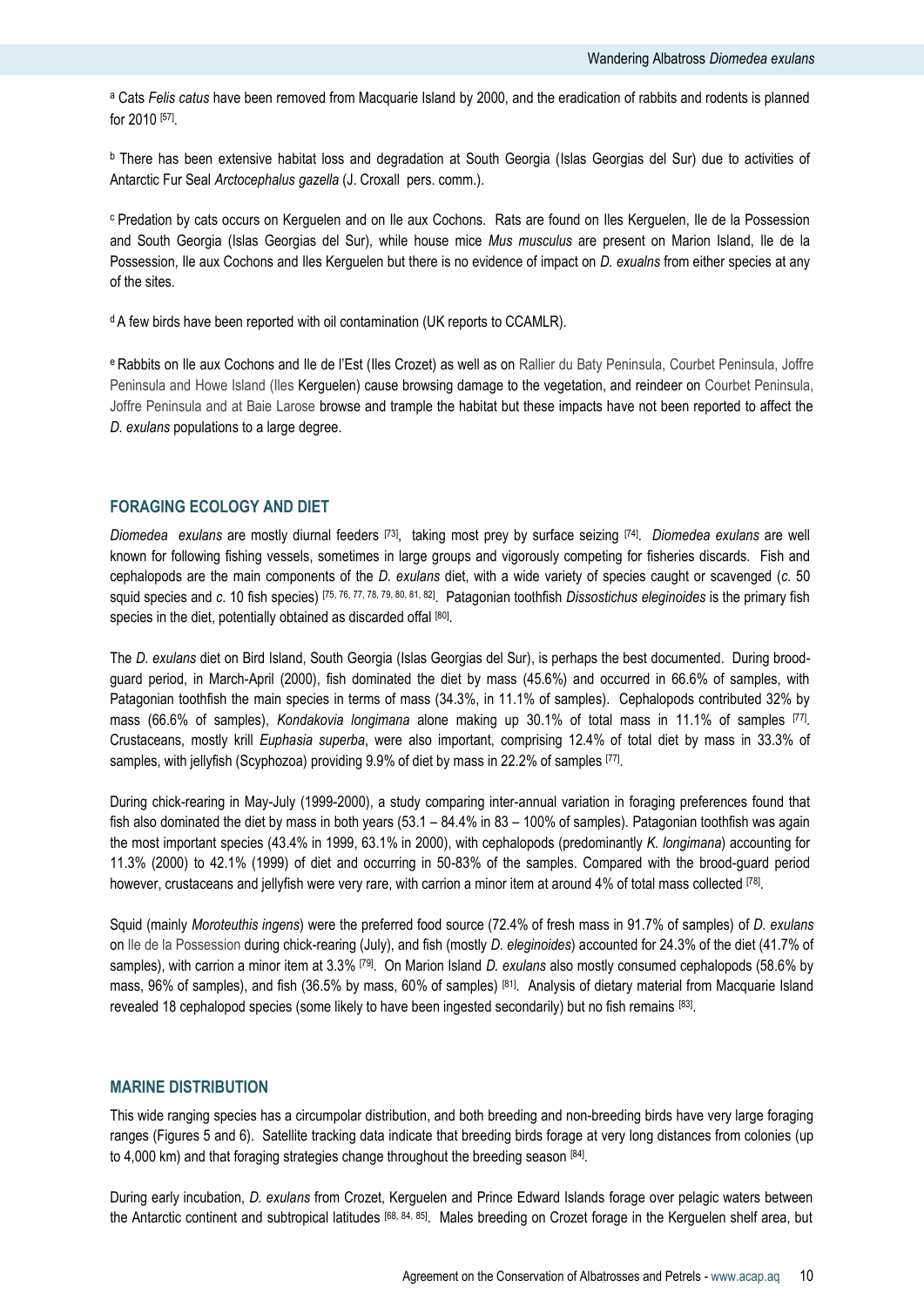not females <sup>[68]</sup>. Females forage further from the islands and in warmer waters [79, 84, 85, 86]. During late incubation and early post-hatching, foraging is reduced to the edge of the island shelf in close proximity to the breeding grounds [85, 86] . During early chick rearing, the foraging ranges of Marion and Crozet birds (*c*. 1000 km apart) are almost totally non-overlapping [70] . During later stages of chick-rearing, *D. exulans* forage in short trips close to the colony in neritic waters, or in long trips far from the colony in oceanic waters to the north [79, 85, 86] .

Non-breeding and juvenile birds remain north of 50°S between subantarctic and subtropical waters with a significant proportion crossing the Indian Ocean to wintering grounds around the southern and eastern coast of Australia <sup>[87, 88]</sup>.

Breeding *D. exulans* from South Georgia (Islas Georgias del Sur) range widely between southern Brazil (25°S) and the Antarctic Peninsula (68°S), and between waters off Tristan de Cunha (19°W) to the Patagonian Shelf in the west and up to 85°W off the Pacific coast off southern Chile [78, 89], almost entirely in waters deeper than 1000m [90]. During the brooding period however, (March to Mid-May), foraging trips are mostly restricted to the South Georgia shelf and shelf-slope areas [89]. From May to October, chick rearing adults of both sexes spread out to upwelling areas over the outer slope of the Patagonian Shelf [89, 91]. Just like their counterparts in the Indian Ocean, females tend to focus on the more northerly areas, particularly east of the mouth of Rio de la Plata and east of Peninsula Valdez. Males are more common in the south, along the southern boundary from Diego Ramirez to Burdwood Bank. There is substantial overlap but males are rare north of Rio de la Plata and females seldom venture into the south western sector between Staten Island and Diego Ramirez [91]. The southern Patagonian Shelf is utilised by non-breeding birds also, and hence is an important foraging area all year round



Figure 5. T*racking data from breeding adults (Number of tracks = 66 GPS and 464 PTT). Map based on data contributed to the BirdLife Global Procellariiform Tracking Database.*

Outside the breeding season, recoveries and limited satellite tracking data indicate initial dispersal across the South Atlantic Ocean to areas off South Africa on the coastal shelf, shelf-slope and adjacent oceanic, followed by migration across the Indian Ocean to winter in south-eastern Australian waters [89].

Given the small size of the population, few *D. exulans* from Macquarie Island have been tracked. Breeding females during incubation foraged north of Macquarie Island in waters surrounding southern Tasmania. Males foraged in the open waters of the Southern Ocean, south of 50° S and mirroring the spatial segregation seen in other populations. Juvenile and subadult birds were concentrated in lower latitudes north and east of Macquarie Island in Pacific waters, the south east coast of Australia and the New Zealand waters. A single adult tracked during the winter non breeding dispersal showed a circumpolar distribution (R. Alderman pers. comm.; DPIW unpublished data).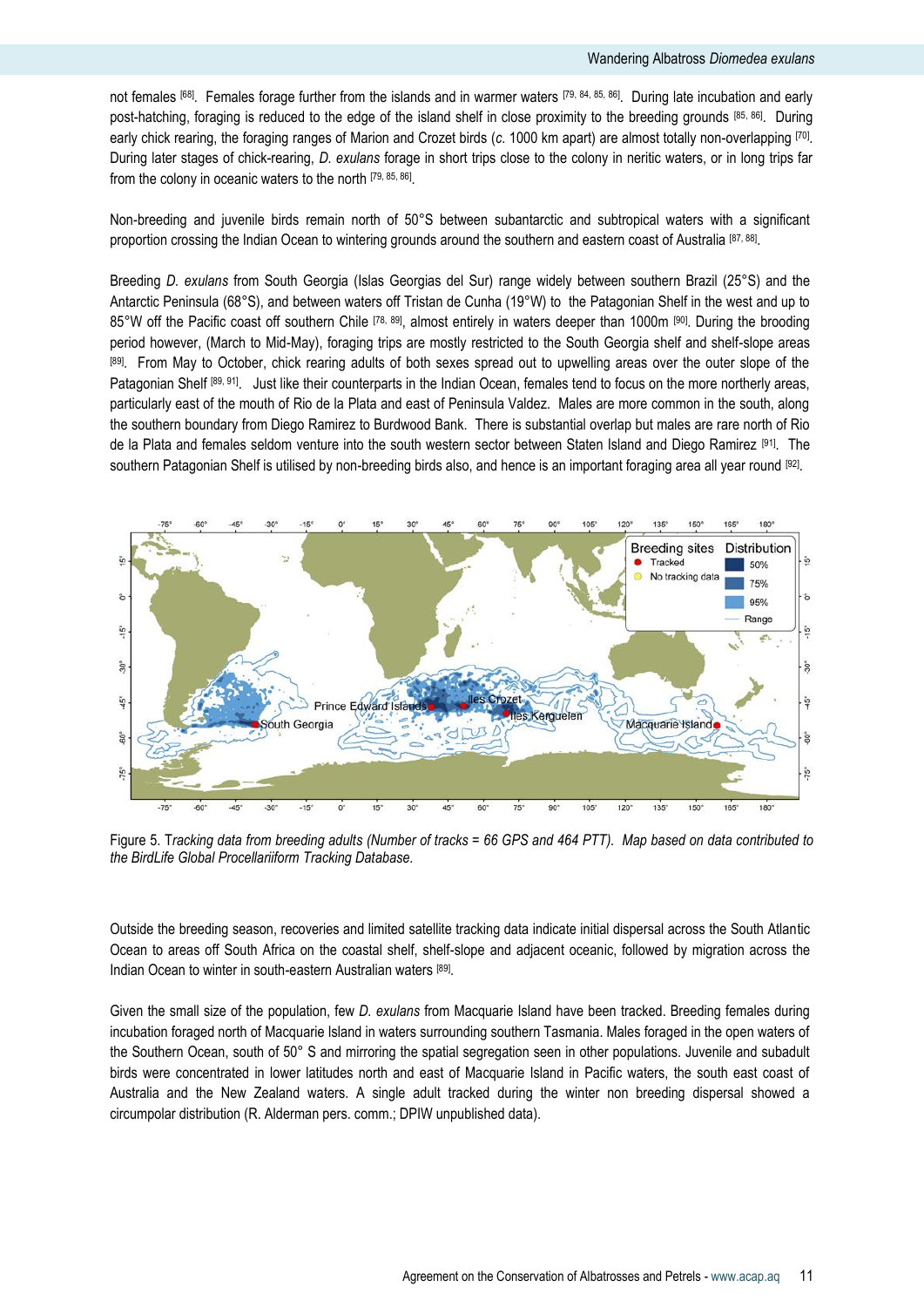

Figure 6. *Satellite-tracking data of juveniles and non-breeding adults (Number of tracks = 17). Map based on data contributed to the BirdLife Global Procellariiform Tracking Database.*

*Diomedea exulans* overlap with 10 Regional Fisheries Management Organisations but principally the WCPFC, CCAMLR, CCSBT, SWIOFC (South-West Indian Ocean Fisheries Commission), and SIOFA (Southern Indian Ocean Fisheries Agreement) which encompass or are close to the breeding sites (Figure 1; Table 7). The species also overlaps with IOTC, ICCAT, IATTC and SEAFO (South-East Atlantic Fisheries Organisation). SEAFO, SWIOFC and SIOFA are aimed at ensuring the long-term conservation and sustainable use of fishery resources other than tuna and .are principally responsible for trawl and artisanal fisheries. SEAFO also manages some pelagic species like the Patagonian toothfish (*Dissostichus eleginoides*). Consultations are also currently underway to establish the South Pacific Regional Fisheries Management Organisation (SPRFMO) that would cover both pelagic and demersal fisheries in the region (predominantly discrete high seas stocks and those stocks which straddle the high seas and the EEZs of coastal states) and which overlap with *D. exulans*.

| Table 7. Summary of the known ACAP Range States, non-ACAP Exclusive Economic Zones and Regional Fisheries |  |  |  |  |  |  |
|-----------------------------------------------------------------------------------------------------------|--|--|--|--|--|--|
| Management Organisations that overlap with the marine distribution of D. exulans.                         |  |  |  |  |  |  |

|                                                          | <b>Resident/ Breeding</b><br>and feeding range | Foraging range only | Few records - outside core<br>foraging range |
|----------------------------------------------------------|------------------------------------------------|---------------------|----------------------------------------------|
|                                                          | Australia                                      | <b>Brazil</b>       |                                              |
|                                                          | Disputed <sup>1</sup>                          | Chile               |                                              |
| Known ACAP Range States                                  | France                                         | New Zealand         |                                              |
|                                                          | South Africa                                   | Uruguay             |                                              |
| <b>Exclusive Economic Zones of</b><br>non-ACAP countries |                                                | Namibia             |                                              |
|                                                          | <b>WCPFC</b>                                   | <b>IOTC</b>         |                                              |
| <b>Regional Fisheries Management</b>                     | <b>CCAMLR</b>                                  | <b>IATTC</b>        |                                              |
|                                                          | <b>CCSBT</b>                                   | <b>ICCAT</b>        |                                              |
| Organisations <sup>2</sup>                               | <b>SIOFA</b>                                   | <b>SEAFO</b>        |                                              |
|                                                          | <b>SWIOFC</b>                                  | <b>SPRFMO</b>       |                                              |

<sup>1</sup> See Table 2 footnote

<sup>2</sup> See Figure 1 and text for list of acronyms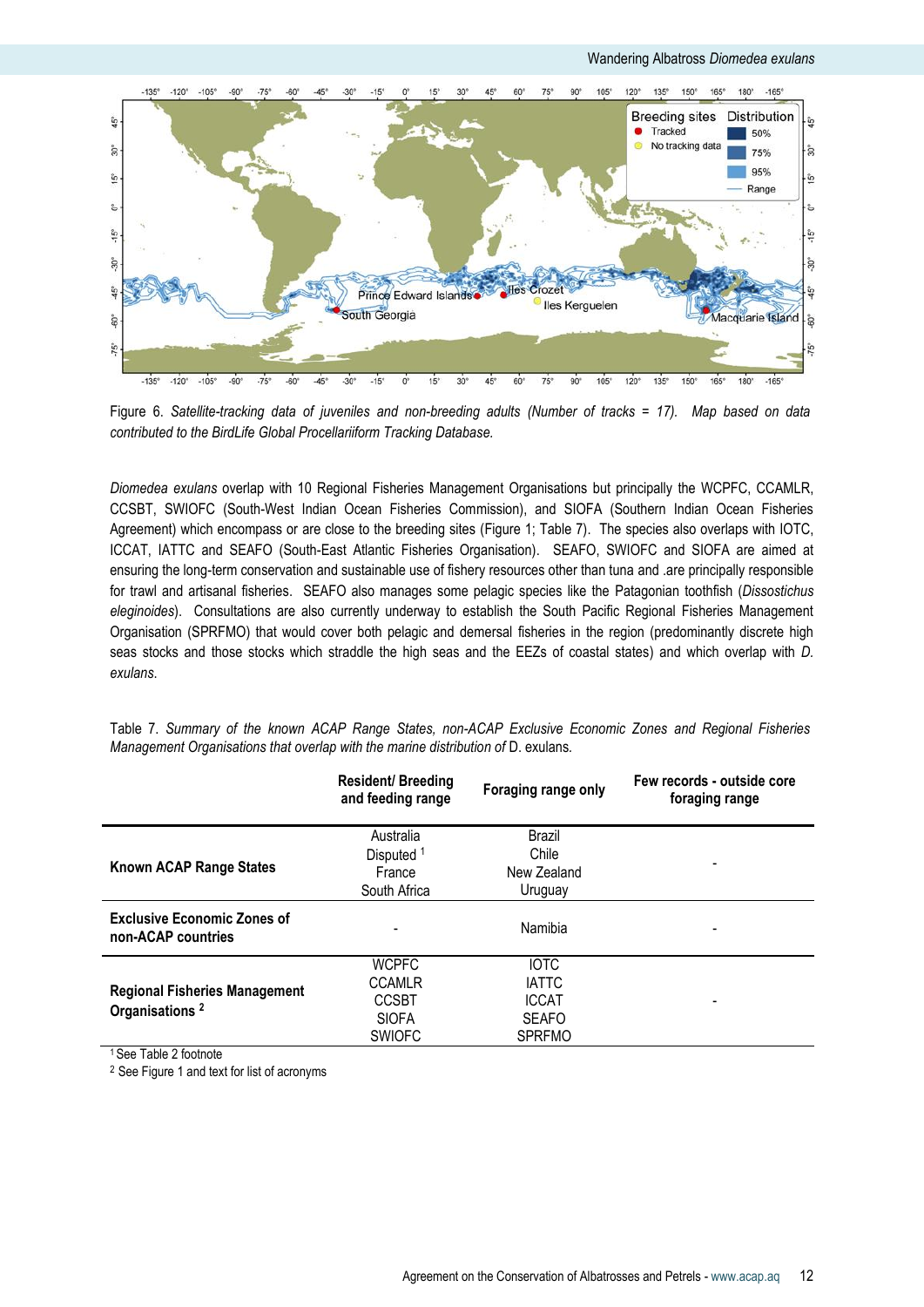# **MARINE THREATS**

The major threat affecting *D. exulans* (as with many other albatross and petrel species) is incidental mortality in long-line fishing operations. The growth of the southern bluefin tuna long-line fishery in the Southern Ocean until the mid 1980s and subsequent development of the Patagonian toothfish long-line fishery coincided with the steady decline of *D. exulans* populations at Crozet, Kerguelen and Marion Island <sup>[68, 69]</sup>. Although the increased adult survival and upward trends in the Crozet population since the 1980s are thought to be related to the tuna fishery moving further away from the colony <sup>[68]</sup>, there is still a high degree of overlap with long-line fisheries in the region <sup>[93]</sup>, and recovery is hindered by low juvenile survival [88]. Juvenile birds forage mainly in subtropical Indian Ocean waters where the tuna long-line fishery has expanded in recent times [68, 88].

*Diomedea exulans* overlap with longline fisheries throughout the year and will be impacted by even low bycatch rates due to their small population size, but rates and risk of incidental mortality can be affected by seasonal variation in albatross distribution and fishing effort [93]. For instance, *D. exulans* from Marion Island showed high spatial overlap with the local Patagonian toothfish long-line fishery during early chick rearing, and this was especially true for males, as females foraged more to the north and hence interacted more with tuna longline fisheries [86]. During late chickrearing and the non-breeding period, Marion Island and Crozet populations overlap spatially within areas of intense tuna long-line fishing effort south of South Africa [86] where bycatch rates are high [93]. Non breeding birds foraging in warmer waters show the highest spatial overlap with tuna fisheries [86] .

The recent development of new longline fisheries throughout the length of the South American coastal shelf-

slope has also greatly increased interactions with the South Georgia (Islas Georgias del Sur) populations. During chick rearing, *D. exualns* potentially interact with Patagonian toothfish fisheries on the Patagonian shelf and around Sough Georgia (Islas Georgias del Sur), and with the oceanic long-line tuna fishery in the south Atlantic oceanic waters (30-60° W and south of 30°) [78] . Females are more likely to interact with the pelagic tuna fishery [78, 89] and juveniles and dispersing adults are likely to encounter longliners outside the western south Atlantic, e.g. off the coast of Brazil and Uruguay where this species has been reported as bycatch [94]. Outside the breeding season, birds from the Atlantic sector are also at risk from southern bluefin tuna long-line fishing operations off south Africa (shelf, shelf slope and adjacent oceanic areas) and in the Tasman sea, off eastern and southern New Zealand, because of their circumpolar migrations [68, 95, 96] .

Chicks are also vulnerable to accumulation of anthropogenic marine debris and fishery-related debris such as secondary ingestion of discarded hooks [86].

# **KEY GAPS IN SPECIES ASSESSMENT**

*Diomedea exulans* is one of the most comprehensively studied albatross species. Extensive time series data are available for all island groups, and demographic parameters are also well documented. Monitoring should be continued to clarify population trends and consolidate our knowledge of survival and production rates and their relationship with fisheries interactions. In addition, up-to-date census data from several sites at Iles Crozet and Kerguelen would allow a more accurate estimate of the current global population of this species.

There is an urgent need to improve our understanding of the movements and distribution of immature birds in relation to long-line fisheries, especially in international subtropical waters where a large tuna fishery has recently expanded [88]. This will be aided by a 3 year programme dedicated to satellite tracking of immatures and juveniles which commenced in 2007 (H. Weimerskirch pers. comm.). The areas where there is a significant overlap between *D. exulans* and fisheries/RFMOs but where effective mitigation and observer programmes are not in place also need to be confirmed.



Photo © Rowan Trebilco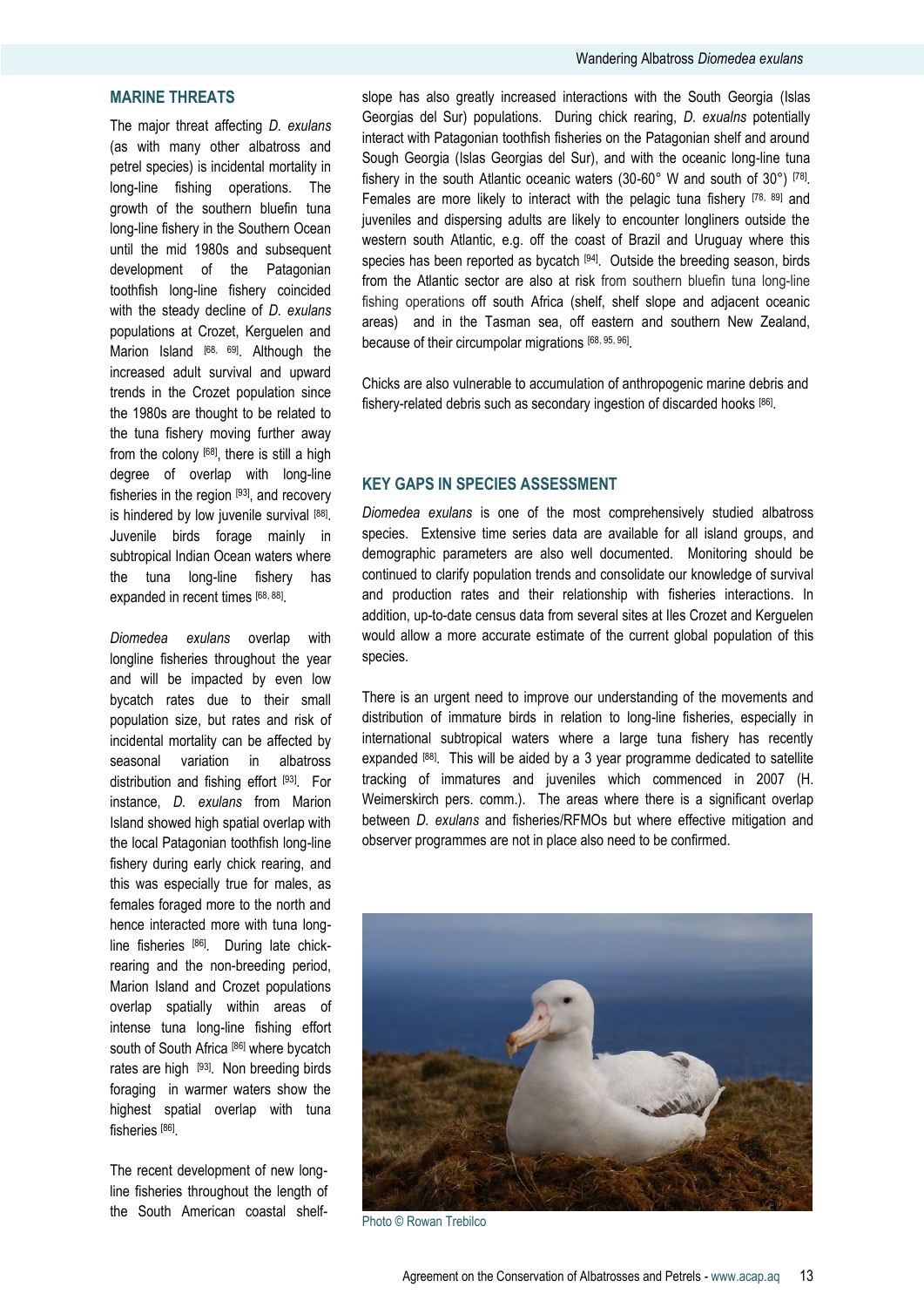# **REFERENCES**

- 1. Roux, J.-P., Jouventin, P., Mougin, J.-L., Stahl, J.-C., and Weimerskirch, H. 1983. Un nouvelle albatros *Diomedea amsterdamensis* n. sp. decouvert sur I'Ile Amsterdam (37o, 50'S, 77o35'E)*. Oiseau Revue fr. Orn.* **53**: 1-11.
- 2. Warham, J., 1990. *The petrels - their ecology and breeding systems*. London: Academic Press.
- 3. Robertson, C.J.R. and Warham, J. 1992. Nomenclature of the New Zealand Wandering Albatrosses *Diomedea exulans. Bulletin of the British Ornithologists' Club* **112**: 74-81.
- 4. Medway, D.G. 1993. The identity of the Chocolate Albatross *Diomedea spadicea* of Gmelin, 1789 and of the Wandering Albatross *Diomedea exulans* of Linnaeus, 1758. *Notornis* **40**: 145-162.
- 5. Robertson, C.J. and Nunn, G.B., 1998. *Towards a new taxonomy for albatrosses*, in *Albatross biology and conservation*, G. Robertson and R. Gales (Eds). Surrey Beatty & Sons: Chipping Norton. 13-19.
- 6. Gales, R., 1998. *Albatross populations: status and threats*, in *Albatross Biology and Conservation*, G. Robertson and R. Gales (Eds). Surrey Beatty & Sons: Chipping Norton. 20-45.
- 7. Croxall, J.P. and Gales, R., 1998. *An assessment of the conservation status of albatrosses*, in *Albatross Biology and Conservation*, G. Robertson and R. Gales (Eds). Surrey Beatty & Sons: Chipping Norton. 46-65.
- 8. Burg, T.M. and Croxall, J.P. 2004. Global population structure and taxonomy of the wandering albatross species complex*. Molecular Ecology* **13**: 2345- 2355.
- 9. Shirihai, H., 2007. *A complete guide to Antarctic wildlife: the birds and marine mammals of the Antarctic Continent and Southern Ocean*. Second ed., London: A&C Black Publishers Ltd. 544 pp.
- 10. BirdLife International, 2004. *Tracking Ocean Wanderers: the global distribution of albatrosses and petrels. Results from the Global Procellariiform Tracking Workshop, 1-5 September, 2003, Gordon's Bay, South Africa*. Cambridge UK: Birdlife International.
- 11. Brooke, M., 2004. *Albatrosses and petrels across the world*. Oxford: Oxford University Press.
- 12. Penhallurick, J. and Wink, M. 2004. Analysis of the taxonomy and nomenclature of the Procellariiformes based on complete nucleotide sequences of the mitochondrial cytochrome *b* gene*. Emu* **104**: 125-147.
- 13. Holdaway, R.N., Worthy, T.H., and Tennyson, A.J.D. 2001. A working list of breeding bird species of the New Zealand region at first human contact [Review]*. New Zealand Journal of Zoology* **28**: 119-187.
- 14. Elliott, G. and Walker, K. 2005. Detecting population trends of Gibson's and Antipodean wandering albatrosses*. Notornis* **52**: 215-222.
- 15. Brooke, M., Chambers, G.K., Double, M.C., Ryan, P.G., and Tasker, M.L. 2006 - report. *Report by the Taxonomy Working Group to the third meeting of the ACAP Advisory Committee - Brasilia, Brazil 2006.* Second Meeting of the ACAP Advisory Committee. Agreement on the Conservation of Albatrosses and Petrels: Brasilia, Brazil. <http://www.acap.aq/>
- 16. *Agreement on the Conservation of Albatrosses and Petrels [http://www.acap.aq](http://www.acap.aq/)*.
- 17. Birdlife International. 2007. *Diomedea exulans. In: IUCN 2007. 2007 IUCN Red List of Threatened Species*. [http://www.iucnredlist.org/.](http://www.iucnredlist.org/)
- 18. *Bonn Convention (Convention on the Conservation of Migratory Species of Wild Animals). <http://www.cms.int/>*.
- 19. *Australian Government Environment Protection and Biodiversity Conservation Act 1999 (EPBC Act). [http://www.deh.gov.au/epbc/.](http://www.deh.gov.au/epbc/)*
- 20. Department of Environment and Heritage. 2001. *Recovery Plan for Albatrosses and Giant-Petrels 2001-2005*. [http://www.deh.gov.au/biodiversity/threatened/publications/recovery/albatros](http://www.deh.gov.au/biodiversity/threatened/publications/recovery/albatross/index.html) [s/index.html.](http://www.deh.gov.au/biodiversity/threatened/publications/recovery/albatross/index.html)
- 21. Department of Environment and Heritage. 2006. *Threat Abatement Plan for the incidental catch (or bycatch) of seabirds during oceanic longline fishing operations* [http://www.environment.gov.au/biodiversity/threatened/tap](http://www.environment.gov.au/biodiversity/threatened/tap-approved.html)[approved.html.](http://www.environment.gov.au/biodiversity/threatened/tap-approved.html)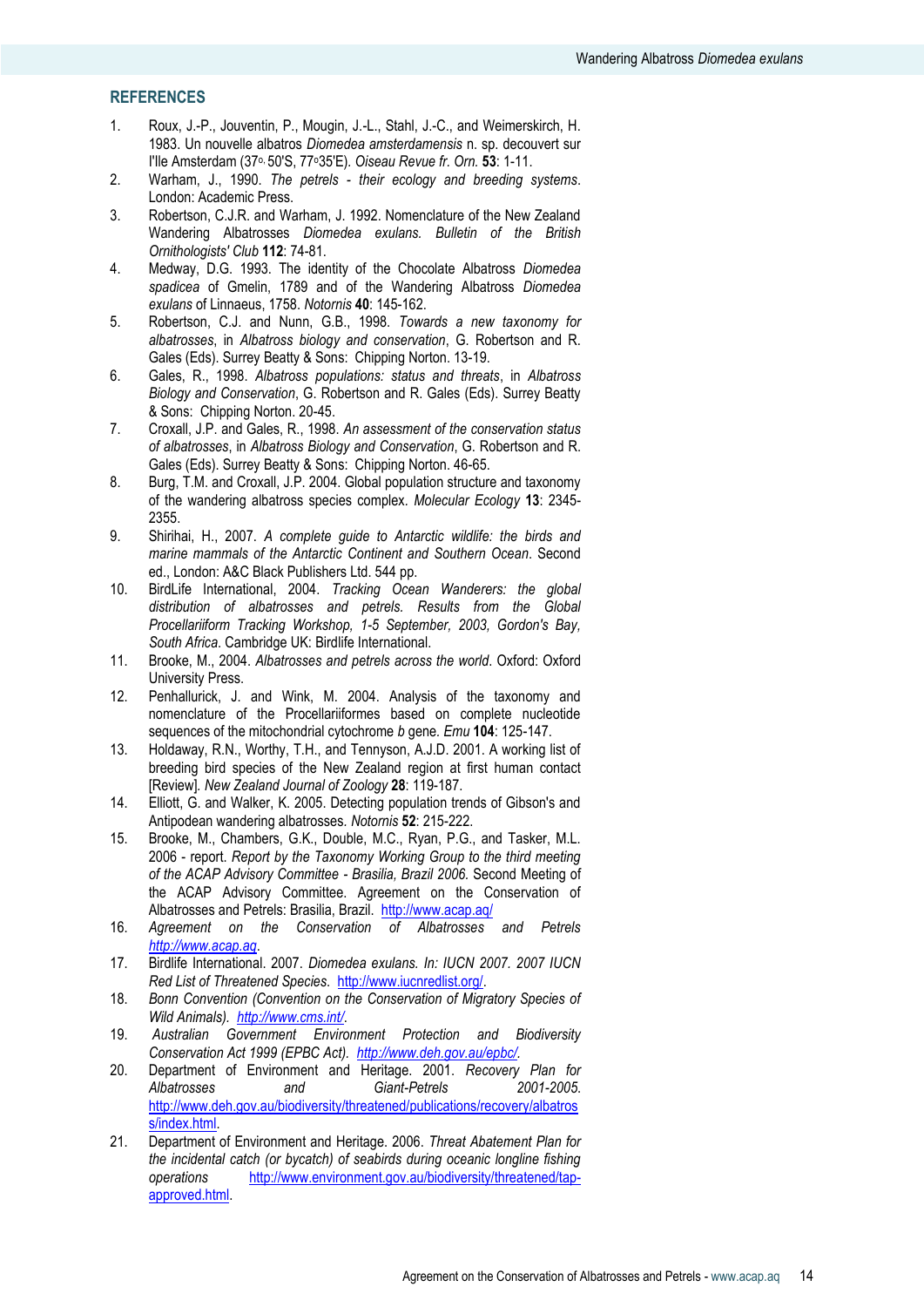- 22. Government of South Australia. 2008. *National Parks and Wildlife Act 1972. [http://www.legislation.sa.gov.au/LZ/C/A/NATIONAL%20PARKS%20AND%2](http://www.legislation.sa.gov.au/LZ/C/A/NATIONAL%20PARKS%20AND%20WILDLIFE%20ACT%201972.aspx) [0WILDLIFE%20ACT%201972.aspx](http://www.legislation.sa.gov.au/LZ/C/A/NATIONAL%20PARKS%20AND%20WILDLIFE%20ACT%201972.aspx)*
- 23. Tasmanian Government. *Threatened Species Protection Act (1995)*. [http://www.dpiw.tas.gov.au/.](http://www.dpiw.tas.gov.au/)
- 24. Department of Sustainability and Environment. 2007. *Fauna and Flora Guarantee Act 1988, Victoria*. [http://www.dpi.vic.gov.au/dse/nrenpa.nsf/FID/-](http://www.dpi.vic.gov.au/dse/nrenpa.nsf/FID/-0488335CD48EC1424A2567C10006BF6D) [0488335CD48EC1424A2567C10006BF6D.](http://www.dpi.vic.gov.au/dse/nrenpa.nsf/FID/-0488335CD48EC1424A2567C10006BF6D)
- 25. Department of Environment and Conservation. 2008. Wildlife Conservation Act 1950 - Wildlife Conservation (Specially Protected Fauna) Notice 2008(2)*. Western Australian Government Gazette* **134**: 3477-3485.
- 26. Ministério do Meio Ambiente. 2003. *Lista Nacional das Espécies da Fauna Brasileira Ameaçadas de Extinção*. [http://www.mma.gov.br/port/sbf/fauna/index.cfm.](http://www.mma.gov.br/port/sbf/fauna/index.cfm)
- 27. Neves, T., Peppes, F., and Mohr, L.V. 2006. *National plan of action for the conservation of albatrosses and petrels (NPOA-Seabirds Brazil). .* Threatened Species Series No. 2. 128 pp.
- 28. Subsecretaría de Pesca. 2006. *Plan de Acción Nacional para reducir las capturas incidentales de aves en las pesquerías de palangre (PAN-AM/CHILE).* 26 pp. [www.subpesca.cl/mostrararchivo.asp?id=5768](http://www.subpesca.cl/mostrararchivo.asp?id=5768)
- 29. Falkland Islands Government. 1999. *Conservation of Wildlife and Nature Bill*  1999. The Falkland Islands Gazette. <http://www.falklandconservation.com/wildlife/conbill.html>
- 30. Falkland Islands Government. 2005. *Fisheries (Conservation and Management) Ordinance 2005*. see H. Otley, G. Munro, A. Clausen, and B. Ingham. 2008. Falkland Islands State of the Environment Report 2008. Falkland Islands Government and Falklands Conservation: Stanley.
- 31. Falklands Conservation. 2004. *Falkland Islands FAO National Plan of Action for Reducing Incidental Catch of Seabirds In Longline Fisheries 2004.* Unpublished report to the Royal Society for the Protection of Birds (RSPB), UK.:
- 32. French Government. Arrêté du 14 août 1998 fixant sur tout le territoire national des mesures de protection des oiseaux représentés dans les Terres australes et antarctiques françaises*. Le Journal officiel de la République française (JORF)* **n°236 du 11 octobre 1998**: 15405 Available from <http://www.legifrance.gouv.fr/home.jsp>
- 33. New Zealand Government. *New Zealand Wildlife Act 1953, No 31*. [http://www.legislation.govt.nz/act/public/1953/0031/latest/DLM276814.html?](http://www.legislation.govt.nz/act/public/1953/0031/latest/DLM276814.html?search=ts_act_wildlife_resel&sr=1) [search=ts\\_act\\_wildlife\\_resel&sr=1.](http://www.legislation.govt.nz/act/public/1953/0031/latest/DLM276814.html?search=ts_act_wildlife_resel&sr=1)
- 34. Taylor, G.A. 2000. *Action Plan for Seabird Conservation in New Zealand. Part B: Non-Threatened Seabirds.* Threatened Species Occasional Publication No. 17. Biodiversity Recovery Unit. Department of Conservation: Wellington.
- 35. *Sea Birds and Seals Protection Act, 1973 (Act No. 46 of 1973). [http://www.mcm-deat.gov.za/regulatory/seals\\_seabirds.html.](http://www.mcm-deat.gov.za/regulatory/seals_seabirds.html)*
- 36. Department of Environmental Affairs and Tourism. South African Government. 2007. The Sea Birds and Seals Protection Act, 1973 (Act No. 46 of 1973); Publication of Policy on the Management of Seals Seabirds and Shorebirds*. Government Gazette* **510**: 3.
- 37. Department of Environmental Affairs and Tourism. 2008. *South Africa National Plan of Action for Reducing the Incidental Catch of Seabirds in Longline Fisheries.* Department of Environmental Affairs and Tourism: Cape Town. 32 pp.
- 38. Government of South Georgia and the South Sandwich Islands. 1975. *Falkland Islands Dependencies Conservation Ordinance (1975)*. [http://www.sgisland.gs.](http://www.sgisland.gs/)
- 39. Varty, N., Sullivan, B.J., and Black, A.D. 2008. *FAO International Plan of Action-Seabirds: an assessment for fisheries operating in South Georgia and South Sandwich Islands.* BirdLife International Global Seabird Programme: Royal Society for the Protection of Birds. ,The Lodge, Sandy, Bedfordshire, UK. 96 pp.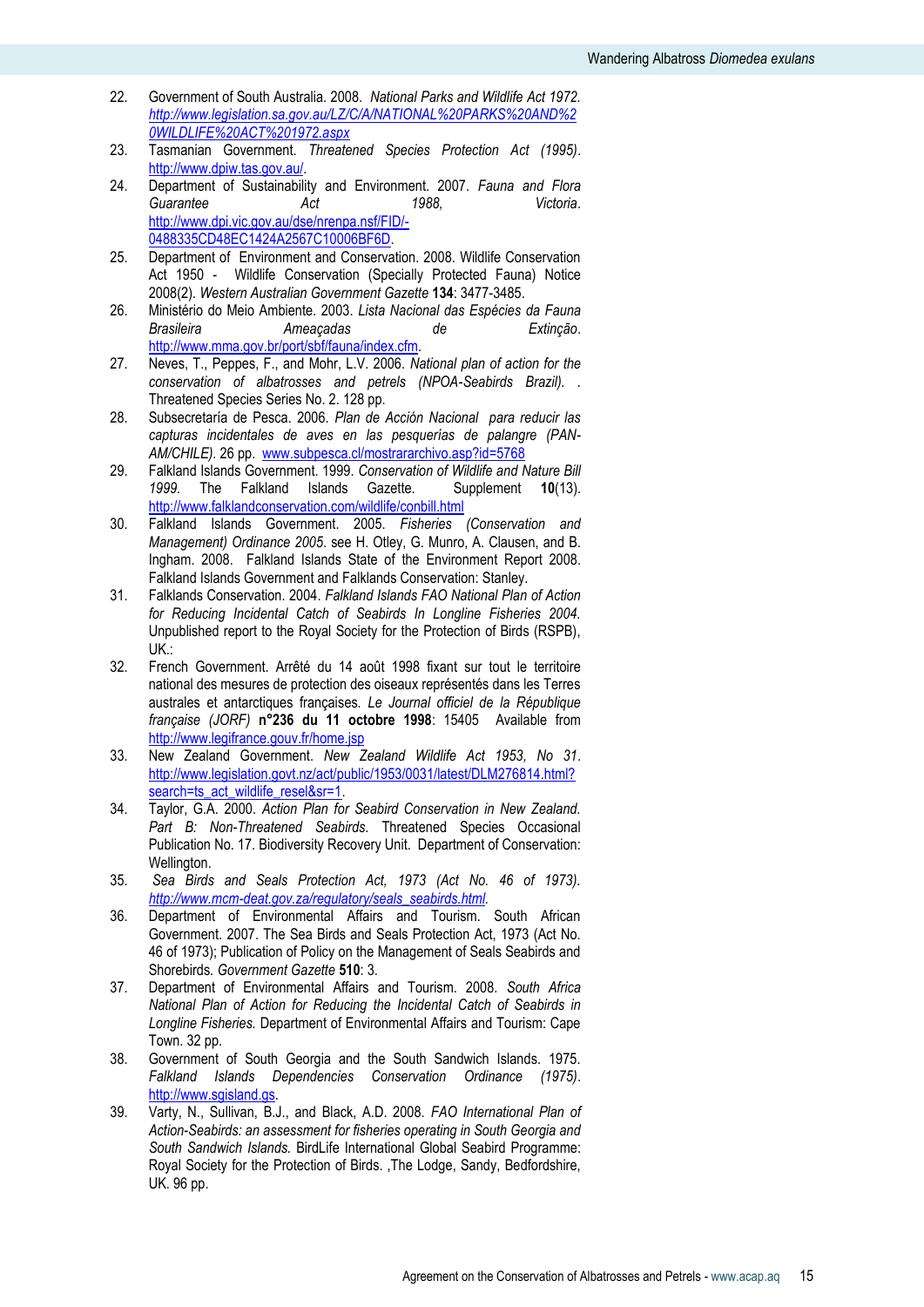- 40. Domingo, A., Jiménez, S., and Passadore, C. 2007. *Plan de acción nacional para reducir la captura incidental de aves marinas en las pesquerías uruguayas.* Dirección Nacional de Recursos Acuáticos. Montevideo. 76 pp. [http://www.dinara.gub.uy/web\\_dinara/index.php?option=com\\_content&view=](http://www.dinara.gub.uy/web_dinara/index.php?option=com_content&view=article&id=77&Itemid=111) [article&id=77&Itemid=111](http://www.dinara.gub.uy/web_dinara/index.php?option=com_content&view=article&id=77&Itemid=111)
- 41. Croxall, J.P., Prince, P.A., Rothery, P., and Wood, A.G., 1998. *Population changes in albatrosses at South Georgia*, in *Albatross Biology and Conservation*, G. Robertson and R. Gales (Eds). Surrey Beatty & Sons: Chipping Norton. 69-83.
- 42. Tickell, W.L.N., 2000. *Albatrosses*. Sussex, UK: Pica Press.
- 43. Pickering, S.P.C. 1989. Attendance Patterns and Behavior in Relation to Experience and Pair-Bond Formation in the Wandering Albatross Diomedea-Exulans at South Georgia*. Ibis* **131**: 183-195.
- 44. Weimerskirch, H. and Jouventin, P. 1987. Population-Dynamics of the Wandering Albatross, Diomedea-Exulans, of the Crozet Islands - Causes and Consequences of the Population Decline*. Oikos* **49**: 315-322.
- 45. Weimerskirch, H. 1992. Reproductive Effort in Long-Lived Birds Age-Specific Patterns of Condition, Reproduction and Survival in the Wandering Albatross*. Oikos* **64**: 464-473.
- 46. Poncet, S., Robertson, G., Phillips, R.A., Lawton, K., Phalan, B., Trathan, P.N., and Croxall, J.P. 2006. Status and distribution of wandering, blackbrowed and grey-headed albatrosses breeding at South Georgia*. Polar Biology* **29**: 772-781.
- 47. Jouventin, P., Stahl, J.C., Weimerskirch, H., and Mougin, J.L., 1984. *The seabirds of French Subantarctic Islands & Adélie Land, their status and conservation*, in *Status and conservation of the world's seabirds*, J.P. Croxall, P.G.H. Evans, and R.W. Screiber (Eds). ICBP Technical Publication
- 48. Weimerskirch, H., Zotier, R., and Jouventin, P. 1989. The avifauna of the Kerguelen Islands*. Emu* **89**: 15-29.
- 49. Ryan, P.G., Cooper, J., Dyer, B.M., Underhill, L.G., Crawford, R.J.M., and Bester, M.N. 2003. Counts of surface-nesting seabirds breeding at Prince Edward Island, summer 2001/02*. African Journal of Marine Science* **25**: 441- 451.
- 50. United Nations Educational, Scientific, and Cultural Organization. *World Heritage List - Macquarie Island*. [http://whc.unesco.org/en/list/629/.](http://whc.unesco.org/en/list/629/)
- 51. *UNESCO's Man and the Biosphere Programme (MAB) - Macquarie Island*. [http://www.unesco.org/mabdb/br/brdir/directory/biores.asp?mode=all&code=](http://www.unesco.org/mabdb/br/brdir/directory/biores.asp?mode=all&code=AUL+03) [AUL+03.](http://www.unesco.org/mabdb/br/brdir/directory/biores.asp?mode=all&code=AUL+03)
- 52. Ramsar Convention on Wetlands. [http://www.ramsar.org/.](http://www.ramsar.org/)
- 53. Australian Government. *Environment Protection and Biodiversity Conservation Act 1999 (EPBC Act). [http://www.deh.gov.au/epbc/.](http://www.deh.gov.au/epbc/)*
- 54. Australian Government. Department of the Environment, Water, Heritage, and the Arts. *Register of the National Estate (RNE)*. [http://www.environment.gov.au/heritage/places/rne/index.html.](http://www.environment.gov.au/heritage/places/rne/index.html)
- 55. Tasmanian Government. *Nature Conservation Act 2002. [http://www.parks.tas.gov.au/manage/parksres/reserves.html.](http://www.parks.tas.gov.au/manage/parksres/reserves.html)*
- 56. Parks and Wildlife Service. 2006. *Macquarie Island Nature Reserve and World Heritage Area Management Plan.* Parks and Wildlife Service, Department of Tourism, Arts and the Environment: Hobart.
- 57. Department of Environment, Parks, Heritage and the Arts and Department of Environment, Water, Heritage and the Arts. 2007. *Macquarie Island Pest Eradication Plan. Part A: Overview - March 2007.* Department of Environment, Parks, Heritage and the Arts: Hobart. 53 pp. <http://www.parks.tas.gov.au/index.aspx?base=6186>
- 58. French Government. Décret n°2006-1211 du 3 octobre 2006 portant création de la réserve naturelle des Terres australes françaises*. Le Journal officiel de la République française (JORF) n°230 du 4 octobre 2006 page 14673.<http://www.legifrance.gouv.fr/home.jsp>*
- 59. Arrêté 15 du 30 juillet 1985 creant zones à accès réglementé. [http://www.taaf.fr/rubriques/environnement/fichesPratique/environnement\\_fic](http://www.taaf.fr/rubriques/environnement/fichesPratique/environnement_fichesPratique_zonesProtegees.htm) [hesPratique\\_zonesProtegees.htm](http://www.taaf.fr/rubriques/environnement/fichesPratique/environnement_fichesPratique_zonesProtegees.htm)*.*
- 60. Republic of South Africa. *National Environmental Management: Protected Areas Act, 2003. No. 57 of 2003.<http://www.environment.gov.za/>*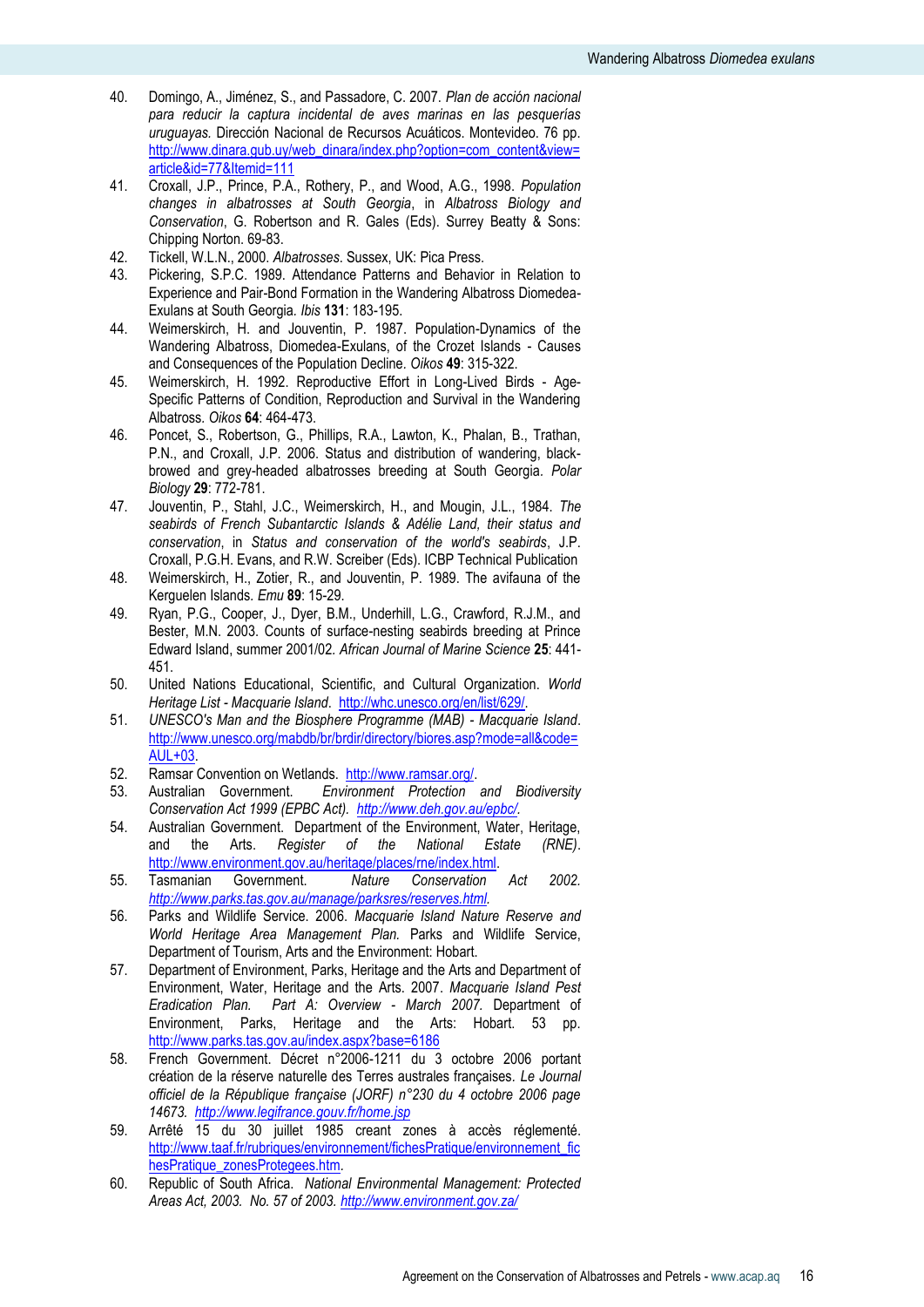- 61. Prince Edward Islands Management Plan Working Group. 1996. *Prince Edward Islands Management Plan.* Pretoria: Department of Environmental Affairs and Tourism. Republic of South Africa.
- 62. McIntosh, E. and Walton, D.W.H. 2000. *Environmental Management Plan for South Georgia.* Published by the British Antarctic Survey on behalf of the Government of South Georgia and South Sandwich Islands: 104 pp.
- 63. Pasteur, E. and Walton, W. 2006. *South Georgia: plan for progress, managing the environment 2006-2010.* . Published by the British Antarctic Survey on behalf of the Government of South Georgia and the South Sandwich Islands: 75 pp.<http://sgisland.org/pages/gov/PlanProgress.htm>
- 64. Pannekoek, J. and van Strien, A. 2006. TRIM 3.53 (TRends & Indices for Monitoring data). Statistics Netherlands, Voorburg. [http://www.cbs.nl/en-](http://www.cbs.nl/en-GB/menu/themas/natuur-milieu/methoden/trim/default.htm)[GB/menu/themas/natuur-milieu/methoden/trim/default.htm](http://www.cbs.nl/en-GB/menu/themas/natuur-milieu/methoden/trim/default.htm)
- 65. Croxall, J.P., Rothery, P., Pickering, S.P.C., and Prince, P.A. 1990. Reproductive performance, recruitment and survival of wandering albatrosses *Diomedea exulans* at Bird Island, South Georgia*. Journal of Animal Ecology* **59**: 775-795.
- 66. Weimerskirch, H. and Jouventin, P., 1998. *Changes in population sizes and demographic parameters of six albatross species breeding on the French sub-Antarctic islands*, in *Albatross: Biology and Conservation*, G. Robertson and R. Gales (Eds). Surrey Beatty & Sons: Chipping Norton, NSW, Australia. 84-91.
- 67. Delord, K., Besson, D., Barbraud, C., and Weimerskirch, H. 2008. Population trends in a community of large Procellariiforms of Indian Ocean: Potential effects of environment and fisheries interactions*. Biological Conservation* **141**: 1840-1856.
- 68. Weimerskirch, H., Brothers, N., and Jouventin, P. 1997. Population dynamics of wandering albatross Diomedea exulans and Amsterdam albatross D-amsterdamensis in the Indian Ocean and their relationships with long-line fisheries: Conservation implications*. Biological Conservation* **79**: 257-270.
- 69. Nel, D.C., Ryan, P.G., Crawford, R.J.M., Cooper, J., and Huyser, O.A.W. 2002. Population trends of albatrosses and petrels at sub-Antarctic Marion Island*. Polar Biology* **25**: 81-89.
- 70. Nel, D.C., Taylor, F., Ryan, P.G., and Cooper, J. 2003. Population dynamics of the wandering albatross *Diomedea exulans* at Marion Island: Longline fishing and environmental influences*. African Journal of Marine Science* **25**: 503-517.
- 71. Delamare, W.K. and Kerry, K.R. 1994. Population-Dynamics of the Wandering Albatross (Diomedea-Exulans) on Macquarie Island and the Effects of Mortality from Longline Fishing*. Polar Biology* **14**: 231-241.
- 72. Terauds, A., Gales, R., Baker, G.B., and Alderman, R. 2006. Population and survival trends of Wandering Albatrosses (*Diomedea exulans*) breeding on Macquarie Island*. Emu* **106**: 211-218.
- 73. Phalan, B., Phillips, R.A., Silk, J.R.D., Afanasyev, V., Fukuda, A., Fox, J., Catry, P., Higuchi, H., and Croxall, J.P. 2007. Foraging behaviour of four albatross species by night and day*. Marine Ecology-Progress Series* **340**: 271-286.
- 74. Prince, P.A., Huin, N., and Weimerskirch, H. 1994. Diving depths of albatrosses*. Antarctic Science* **6**: 353-354.
- 75. Croxall, J.P., North, A.W., and Prince, P.A. 1988. Fish Prey of the Wandering Albatross *Diomedea exulans* at South Georgia*. Polar Biology* **9**: 9-16.
- 76. Rodhouse, P.G., Clarke, M.R., and Murray, A.W.A. 1987. Cephalopod Prey of the Wandering Albatross *Diomedea exulans. Marine Biology* **96**: 1-10.
- 77. Xavier, J.C., Croxall, J.P., Trathan, P.N., and Wood, A.G. 2003. Feeding strategies and diets of breeding grey-headed and wandering albatrosses at South Georgia*. Marine Biology* **143**: 221-232.
- 78. Xavier, J.C., Trathan, P.N., Croxall, J.P., Wood, A.G., Podesta, G., and Rodhouse, P.G. 2004. Foraging ecology and interactions with fisheries of wandering albatrosses (*Diomedea exulans*) breeding at South Georgia*. Fisheries Oceanography* **13**: 324-344.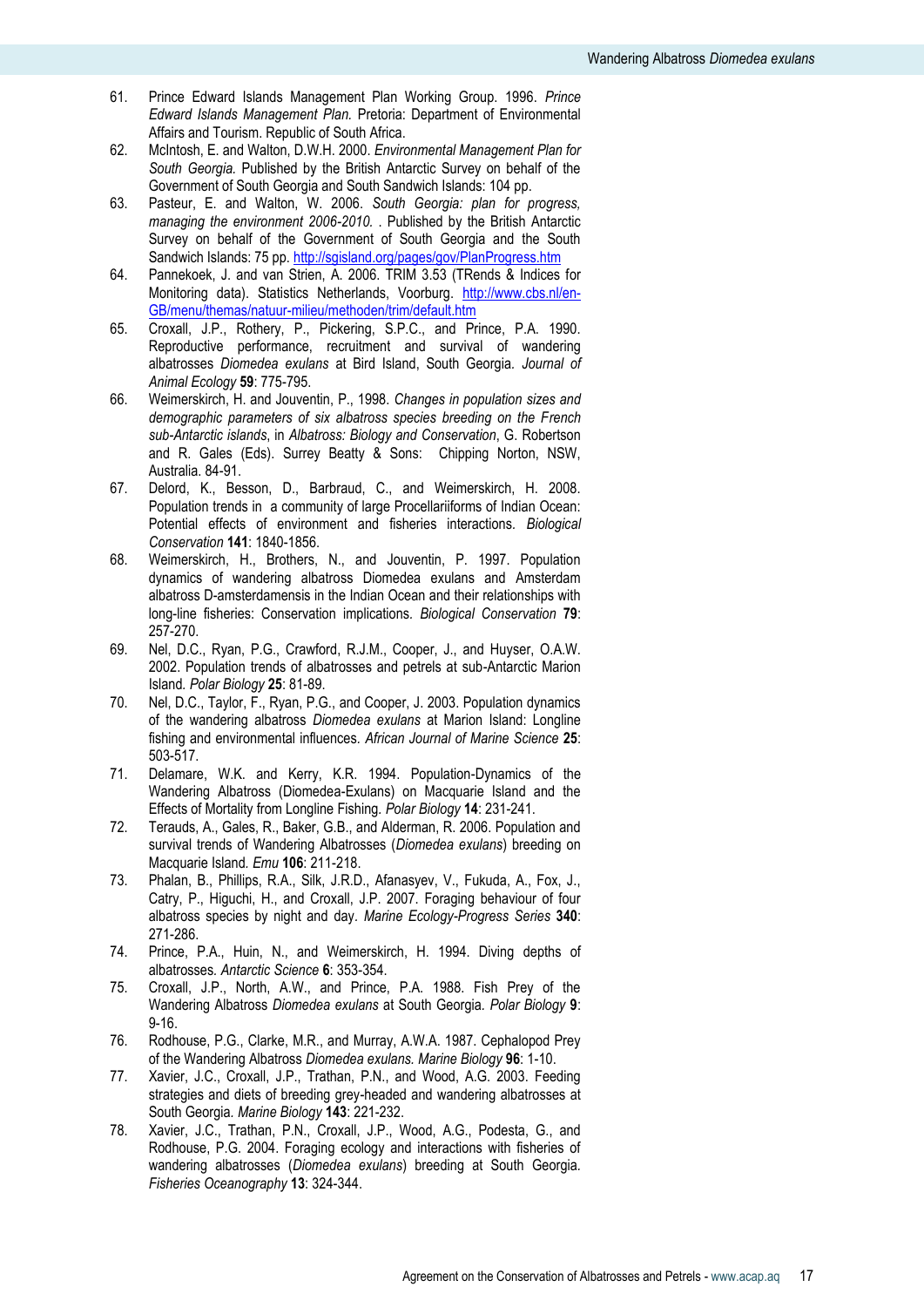- 79. Weimerskirch, H., Cherel, Y., Cuenot Chaillet, F., and Ridoux, V. 1997. Alternative foraging strategies and resource allocation by male and female Wandering Albatrosses*. Ecology* **78**: 2051-2063.
- 80. Cherel, Y. and Klages, N.T., 1998. *A review of the food of albatrosses*, in *Albatross: Biology and Conservation*, G. Robertson and R. Gales (Eds). Surrey Beatty & Sons Pty Ltd: Chipping Norton. 113-136.
- 81. Cooper, J., Henley, S.R., and Klages, N.T.W. 1992. The Diet of the Wandering Albatross Diomedea-Exulans at Sub-Antarctic Marion Island*. Polar Biology* **12**: 477-484.
- 82. Croxall, J.P. and Prince, P.A. 1994. Dead or Alive, Night or Day How Do Albatrosses Catch Squid*. Antarctic Science* **6**: 155-162.
- 83. van den Hoff, J. 2001. Further observations on the cephalopod diet of Wandering Albatrosses (Diomedea exulans L.) at Macquarie Island*. Emu* **101**: 169-172.
- 84. Weimerskirch, H., 1998. *Foraging strategies of Indian Ocean albatrosses and their relationship with fishereis*, in *Albatross Biology and Conservation*, G. Robertson and R. Gales (Eds). Surrey Beatty and Sons Pty Ltd: Chipping Norton. 196-179.
- 85. Weimerskirch, H., Salamolard, M., Sarrazin, F., and Jouventin, P. 1993. Foraging strategies of wandering albatrosses through the breeding season a study using satellite telemetry*. Auk* **110**: 325-342.
- 86. Nel, D.C., Ryan, P.G., Nel, J.L., Klages, N.T.W., Wilson, R.P., Robertson, G., and Tuck, G.N. 2002. Foraging interactions between Wandering Albatrosses *Diomedea exulans* breeding on Marion Island and long-line fisheries in the southern Indian Ocean*. Ibis* **144**: E141-E154.
- 87. Weimerskirch, H., Jouventin, P., Mougin, J.L., Stahl, J.C., and Vanbeveren, M. 1985. Banding Recoveries and the Dispersal of Seabirds Breeding in French Austral and Antarctic Territories*. Emu* **85**: 22-33.
- 88. Weimerskirch, H., Akesson, S., and Pinaud, D. 2006. Postnatal dispersal of wandering albatrosses *Diomedea exulans*: implications for the conservation of the species*. Journal of Avian Biology* **37**: 23-28.
- 89. Prince, P.A., Croxall, J.P., Trathan, P.N., and Wood, A.G., 1998. *The pelagic distribution of South Georgia albatrosses and their relationship with fisheries*, in *Albatross Biology and Conservation*, G. Robertson and R. Gales (Eds). Surrey Beatty & Sons: Chipping Norton. 137-167.
- 90. Nicholls, D.G., Robertson, C.J.R., Prince, P.A., Murray, M.D., Walker, K.J., and Elliott, G.P. 2002. Foraging niches of three *Diomedea* albatrosses*. Marine Ecology-Progress Series* **231**: 269-277.
- 91. Croxall, J.P. and Wood, A.G. 2002. The importance of the Patagonian Shelf for top predator species breeding at South Georgia*. Aquatic Conservation-Marine and Freshwater Ecosystems* **12**: 101-118.
- 92. Otley, H., Reid, T., Phillips, R., Wood, A., Phalan, B., and Forster, I. 2007. Origin, age, sex and breeding status of wandering albatrosses (*Diomedea exulans)*, northern (*Macronectes halli*) and southern giant petrels (*Macronectes giganteus*) attending demersal longliners in Falkland Islands and Scotia Ridge waters, 2001-2005*. Polar Biology* **30**: 359-368.
- 93. BirdLife International. 2007. *Analysis of albatross and petrel distribution and overlap with longline fishing effort within the IOTC area: results from the Global Procellariiform Tracking Database.* Paper submitted on behalf of the Agreement for the Conservation of Albatrosses and Petrels (ACAP), Third Session of the IOTC Working Party on Ecosystems and Bycatch, Victoria, Seychelles 11-13 July 2007:
- 94. BirdLife Global Seabird Programme. 2008. *Albatross Task Force Annual Report 2007.* Royal Society for the Protection of Birds, The Lodge, Sandy, Bedfordshire, UK.:
- 95. Brothers, N. 1991. Albatross mortality and associated bait loss in the Japanese longline fishery in the Southern Ocean*. Biological Conservation* **55**: 255-268.
- 96. Prince, P.A., Croxall, J.P., Trathan, P.N., and Wood, A.G., 1997. *The pelagic distribution of South Georgia albatrosses and their relationships with fisheries.*, in *Albatross Biology and Conservation*, G. Robertson and R. Gales (Eds). Surrey Beatty & Sons: Chipping, Norton. 137-167.

**COMPILED BY**

Wiesława Misiak ACAP Secretariat

# **CONTRIBUTORS**

Rachael Alderman DPIW, Tasmania, Australia

John Croxall BirdLife International

Henri Weimerskirch Centre d"Etudes Biologiques de Chizé, Centre National De La Recherche Scientifique (CEBC - CNRS), France

Mark Tasker Vice-Chair, ACAP Advisory Committee

ACAP Taxonomy Working Group Contact: Michael Double [Mike.Double@aad.gov.au](mailto:Mike.Double@aad.gov.au)

ACAP Breeding Sites Working Group Contact: Richard Phillips [raphil@bas.ac.uk](mailto:raphil@bas.ac.uk)

ACAP Status and Trends Working Group

Contact: Rosemary Gales [Rosemary.Gales@dpiw.tas.gov.au](mailto:Rosemary.Gales@dpiw.tas.gov.au)

ACAP Bycatch Working Group Contact: Barry Baker [barry.baker@latitude42.com.au](mailto:barry.baker@latitude42.com.au)

BirdLife International, Global Seabird Programme Contact: Cleo Small [Cleo.Small@rspb.org.uk](mailto:Cleo.Small@rspb.org.uk)

**Maps:** Frances Taylor **Satellite Tracking Data contributors:** John Croxall, Richard Phillips, Andy Wood (British Antarctic Survey), Henri Weimerskirch (Centre d'Etudes Biologiques de Chizé), Rosemary Gales, Rachael Alderman (Department of Primary Industries and Water (DPIW, Tasmania), Deon Nel, Peter Ryan (Percy FitzPatrick Institute), Christopher Robertson (Department of Conservation, New Zealand), David Nicholls (Chisholm Institute), M.D. Murray, E.C. Butcher.

# **RECOMMENDED CITATION**

Agreement on the Conservation of Albatrosses and Petrels. 2009. ACAP Species assessment: Wandering Albatross *Diomedea exulans*. Downloaded fro[m http://www.acap.aq](http://www.acap.aq/) on 10 September 2009.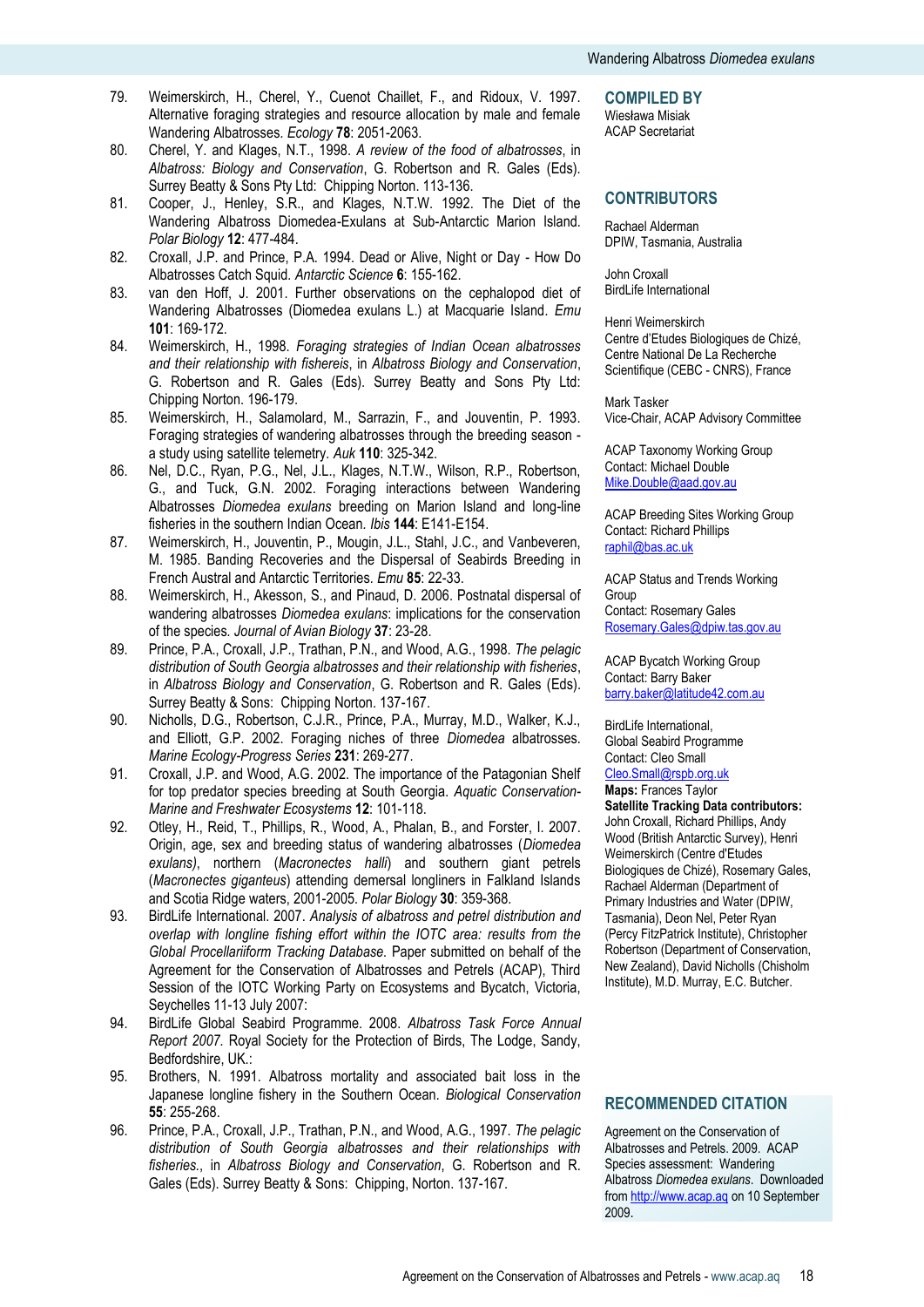# **GLOSSARY AND NOTES**

### (i) **Years**.

The "split-year" system is used. Any count (whether breeding pairs or fledglings) made in the austral summer (e.g. of 1993/94) is reported as the second half of this split year (i.e. 1994).

The only species which present potential problems in this respect are *Diomedea* albatrosses, which lay in December-January, but whose fledglings do not depart until the following October-December. In order to keep records of each breeding season together, breeding counts from e.g. December 1993-January 1994 and productivity counts (of chicks/fledglings) of October-December 1994 are reported as 1994.

If a range of years is presented, it should be assumed that the monitoring was continuous during that time. If the years of monitoring are discontinuous, the actual years in which monitoring occurred are indicated.

### **(ii) Methods Rating Matrix (based on NZ rating system)**

# **METHOD**

**A** Counts of nesting adults (Errors here are detection errors (the probability of not detecting a bird despite its being present during a survey), the "nest-failure error" (the probability of not counting a nesting bird because the nest had failed prior to the survey, or had not laid at the time of the survey) and sampling error).

**B** Counts of chicks (Errors here are detection error, sampling and nest-failure error. The latter is probably harder to estimate later in the breeding season than during the incubation period, due to the tendency for egg- and chick-failures to show high interannual variability compared with breeding frequency within a species).

**C** Counts of nest sites (Errors here are detection error, sampling error and "occupancy error" (probability of counting a site or burrow as active despite it's not being used for nesting by birds during the season).

**D** Aerial-photo (Errors here are detection errors, nest-failure error, occupancy error and sampling error (error associated with counting sites from photographs), and "visual obstruction bias" - the obstruction of nest sites from view, always underestimating numbers).

**E** Ship- or ground- based photo (Errors here are detection error, nest-failure error, occupancy error, sampling error and "visual obstruction bias" (the obstruction of nest sites from view from low-angle photos, always underestimating numbers)

- **F** Unknown
- **G** Count of eggs in subsample population<br> **H** Count of chicks in subsample population

**H** Count of chicks in subsample population and extrapolation (chicks x breeding success - no count of eggs)

### **RELIABILITY**

- **1** Census with errors estimated
- **2** Distance-sampling of representative portions of colonies/sites with errors estimated
- **3** Survey of quadrats or transects of representative portions of colonies/sites with errors estimated
- **4** Survey of quadrats or transects without representative sampling but with errors estimated
- **5** Survey of quadrats or transects without representative sampling nor errors estimated
- **6** Unknown

### **(iii) Population Survey Accuracy**

**High** Within 10% of stated figure:

**Medium** Within 50% of stated figure:

**Low** Within 100% of stated figure (eg coarsely assessed via area of occupancy and assumed density) **Unknown**

### **(iv) Population Trend**

Trend analyses were run in TRIM software using the linear trend model with stepwise selection of change points (missing values removed) with serial correlation taken into account but not overdispersion.

### **(v) Productivity (Breeding Success)**

Defined as proportion of eggs that survive to chicks at/near time of fledging unless indicated otherwise